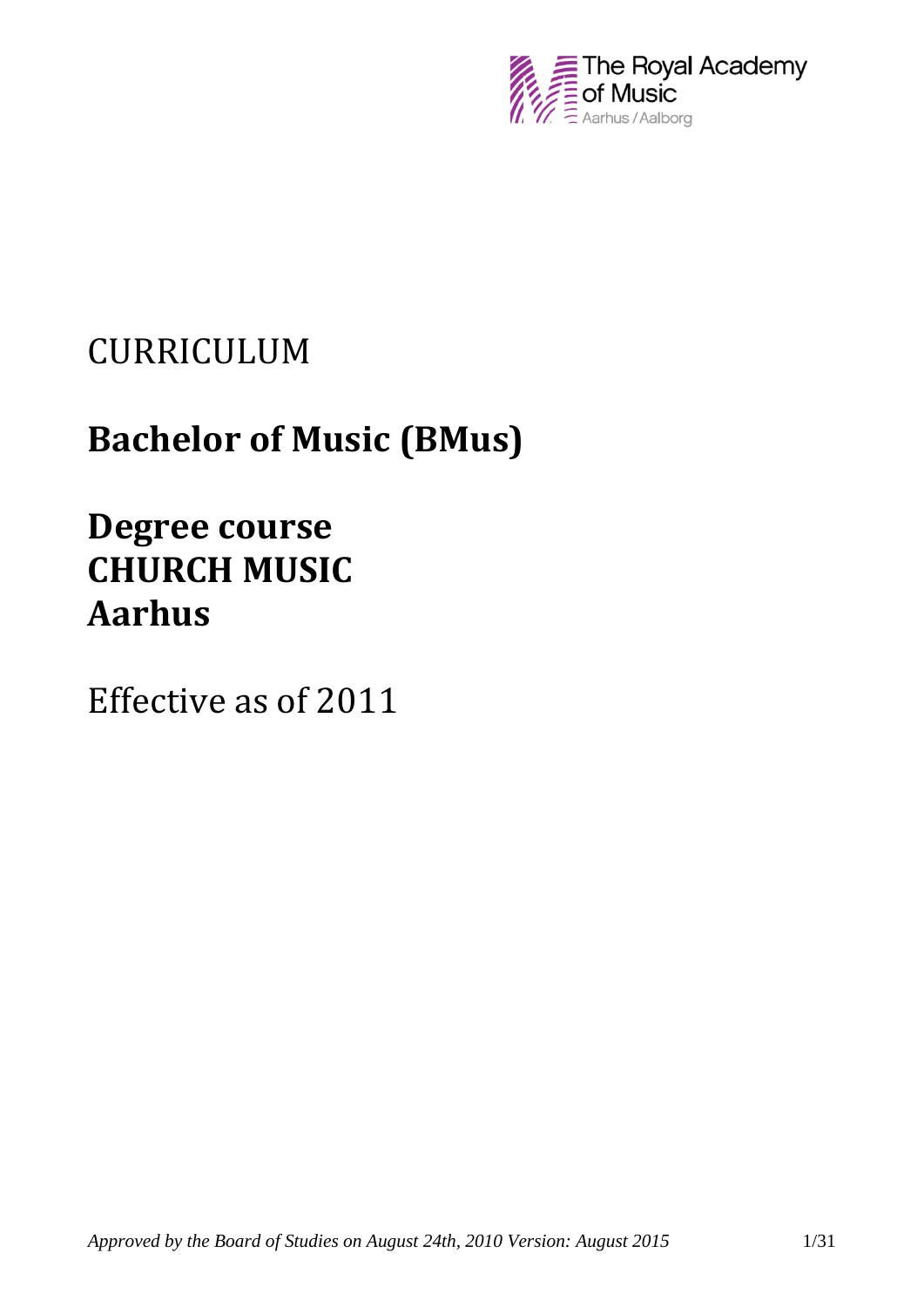

## Content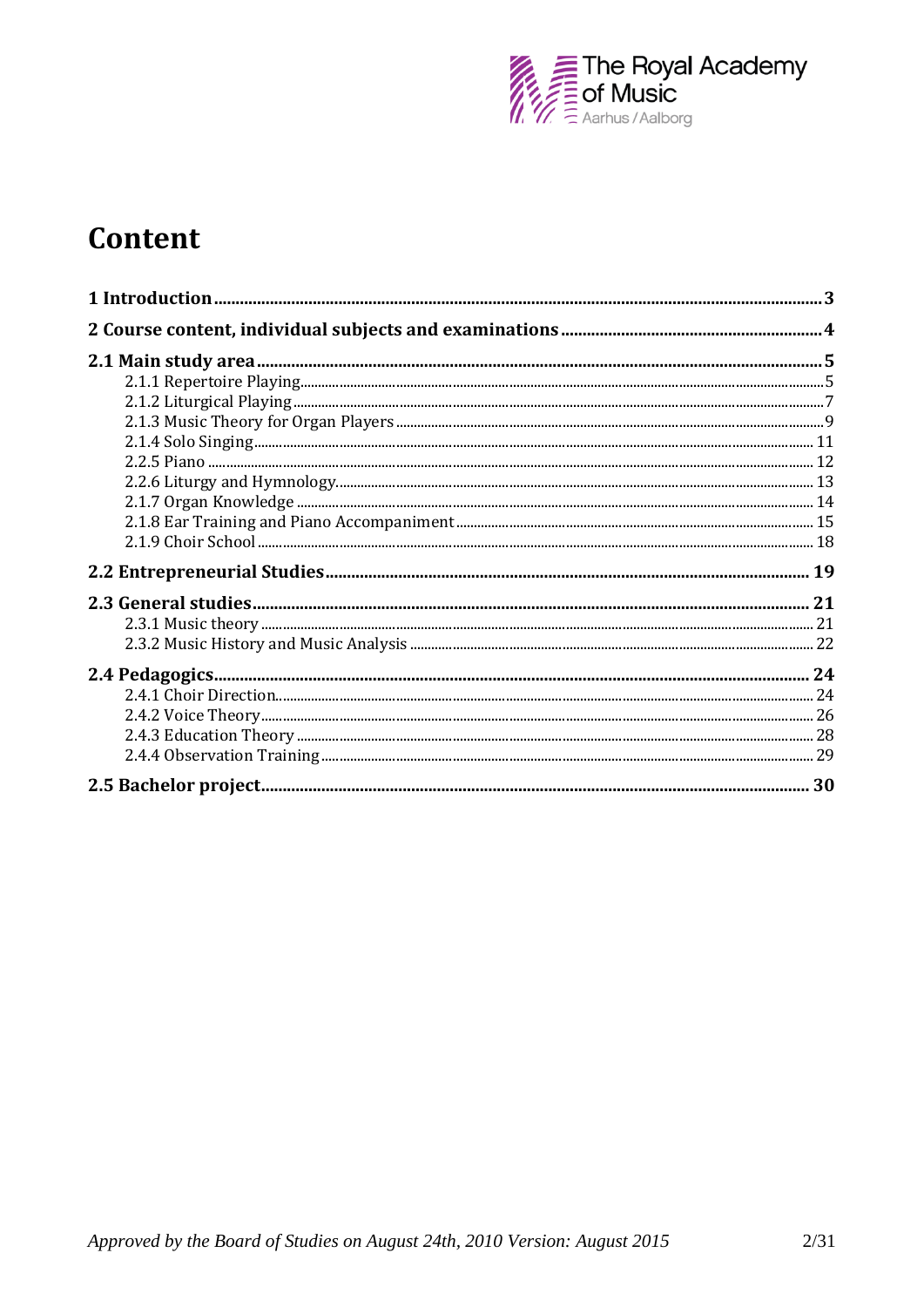

## **1 Introduction**

**The BMus (Church Music) degree course** at The Royal Academy of Music, Aalborg and Aarhus, is a 3-year course during which students acquire the knowledge, skills, and qualifications to become church musicians and music business entrepreneurs.

**The course structure** has a constant focus on the Art Repertoire Organ Playing, Liturgical Organ Playing, and Choir Direction subjects. These subjects are supplemented by a series of support subjects. The main study area also encompasses Ear Training to help students develop awareness of their own musical experience and conceptual ability. The general subjects teach students to observe music from other angles than that of the performer and provide perspectives that lead to a broader foundation of practice. Later in the course, students engage with the communication and initiation of music, practically and theoretically. The Church Music degree course concludes with a student-defined bachelor project which is based on student interests and needs and also constitutes their specialisation in the church music field.

#### **The course subjects are divided into the following fields:**

- Main study area: Subjects where the student is a performer as well as subjects that support this aspect.
- Pedagogics: Subjects where the student communicates and teaches as well as subjects that support this aspect.
- General studies: Elementary music theory subjects mandatory for all undergraduate students.
- Entrepreneurial Studies: Subjects and projects where students gain experience as entrepreneurs and managers of dynamic processes and acquire career administration tools.
- Bachelor project: The project itself as well as guidance and subjects that prepare the student for project work.

The elements of the course are credited with ECTS points based on an assessment of the workload involved in the subjects.

**In addition to scheduled tuition**, students at the Royal Academy of Music may participate in the following activities:

- Participation in study trips.
- Master classes with internationally acclaimed musicians.
- Interdisciplinary projects.
- Chamber music in a rich and professionally challenging study environment.
- and much more.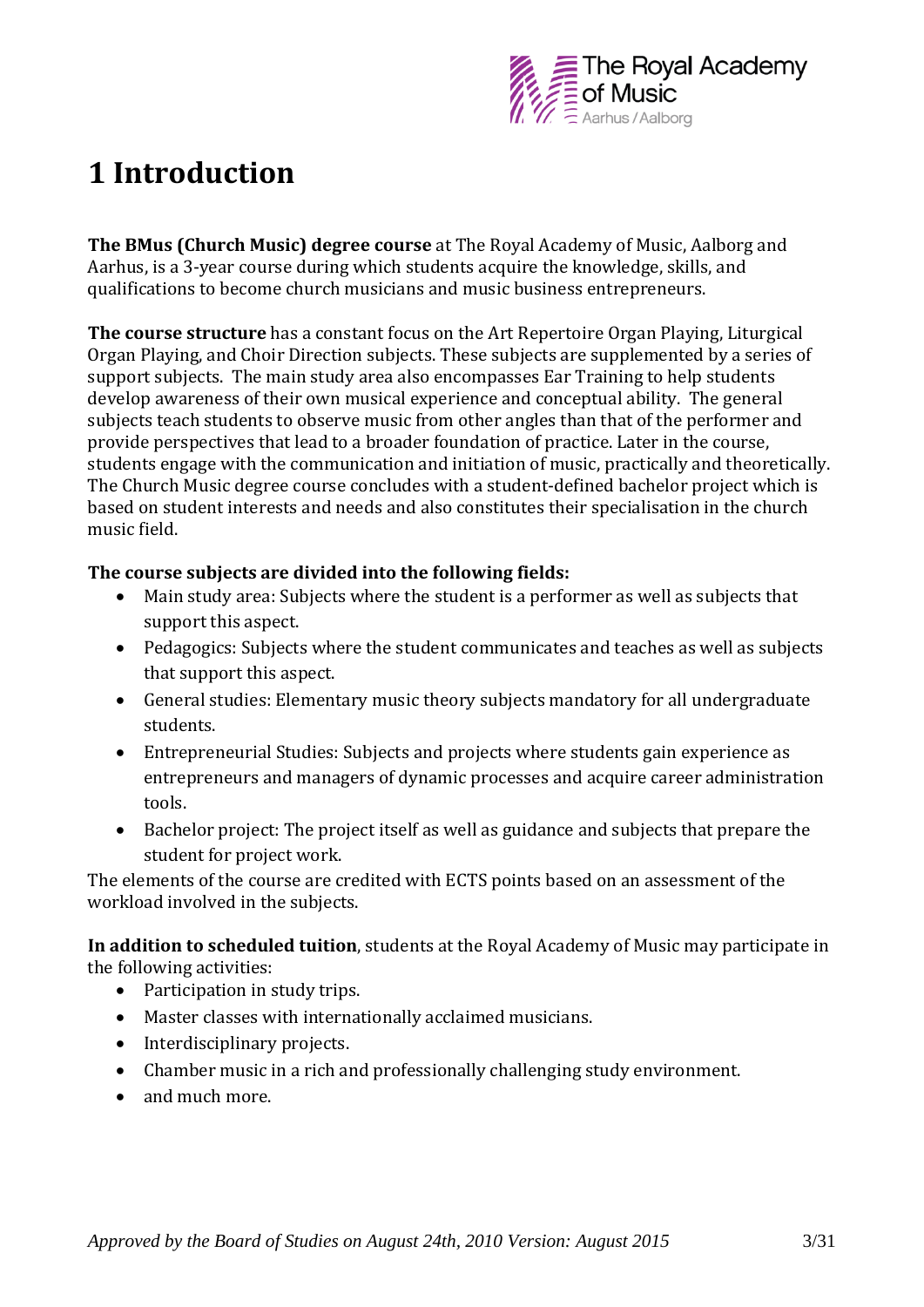

## **2 Course content, individual subjects and examinations**

| <b>ECTS</b> chart                       | 1st sem        | $2nd$ sem      | $3^{\rm rd}$ sem | 4 <sup>th</sup> sem | 5 <sup>th</sup> sem | 6 <sup>th</sup> sem | <b>Total</b>   |
|-----------------------------------------|----------------|----------------|------------------|---------------------|---------------------|---------------------|----------------|
| Main study area                         |                |                |                  |                     |                     |                     |                |
| <b>Repertoire Playing</b>               | 12             | 5              | 9                | 10,5                | $\overline{7}$      | 8                   | 51,5           |
| <b>Liturgical Playing</b>               | $\overline{4}$ | $\overline{4}$ | $\overline{4}$   | $\overline{4}$      | $\overline{4}$      | $\overline{4}$      | 24             |
| Organ Theory                            | $\overline{2}$ | $\mathbf{1}$   | $\mathbf{1}$     | $\mathbf{1}$        | $\mathbf{1}$        | $\mathbf{1}$        | $\overline{7}$ |
| Choir School                            | $\overline{1}$ | $\mathbf{1}$   | $\mathbf{1}$     | $\mathbf{1}$        | $\mathbf{1}$        | $\mathbf{1}$        | 6              |
| Piano                                   | $\mathbf{1}$   | 0,5            | $\mathbf{1}$     |                     |                     |                     | 2,5            |
| Organ Knowledge                         | 0,5            |                |                  |                     |                     |                     | 0,5            |
| Liturgy and Hymnology                   | 0,5            |                |                  |                     |                     |                     | 0,5            |
| Ear Training and Piano<br>Accompaniment | 3              | 3              | 3                | 3                   | $\mathbf{1}$        | $\overline{2}$      | 15             |
| Solo Singing                            |                | 0,5            | 0,5              |                     |                     |                     | $\mathbf{1}$   |
| Pedagogics                              |                |                |                  |                     |                     |                     |                |
| <b>Choir Direction</b>                  | 3              | 3              | 3                | 3                   | 5                   | $\overline{4}$      | 21             |
| <b>Observation Training</b>             |                | 3              |                  |                     |                     |                     | 3              |
| Theo. ped.                              |                |                | 1,5              | 1,5                 |                     |                     | 3              |
| Voice Theory                            |                | 3              |                  |                     |                     |                     | 3              |
| General studies                         |                |                |                  |                     |                     |                     |                |
| <b>Music History</b>                    | $\mathbf{1}$   | $\mathbf{1}$   | $\mathbf{1}$     | $\mathbf{1}$        | $\mathbf{1}$        |                     | 5              |
| <b>Analysis and Composition</b>         | $\mathbf{1}$   | $\mathbf{1}$   | $\mathbf{1}$     | $\mathbf{1}$        | $\mathbf{1}$        |                     | 5              |
| Music Theory I                          | $\mathbf{1}$   | $\mathbf{1}$   |                  |                     |                     |                     | $\overline{2}$ |
| Music Theory II                         |                |                | $\mathbf{1}$     | $\mathbf{1}$        | $\mathbf{1}$        |                     | 3              |
| <b>Entrepreneurial Studies</b>          |                |                |                  |                     |                     |                     |                |
|                                         |                | 3              | 3                | 3                   | 3                   |                     | 12             |
| Bachelor project                        |                |                |                  |                     |                     |                     |                |
|                                         |                |                |                  |                     | 5                   | 10                  | 15             |
| <b>Total</b>                            | 30             | 30             | 30               | 30                  | 30                  | 30                  | 180            |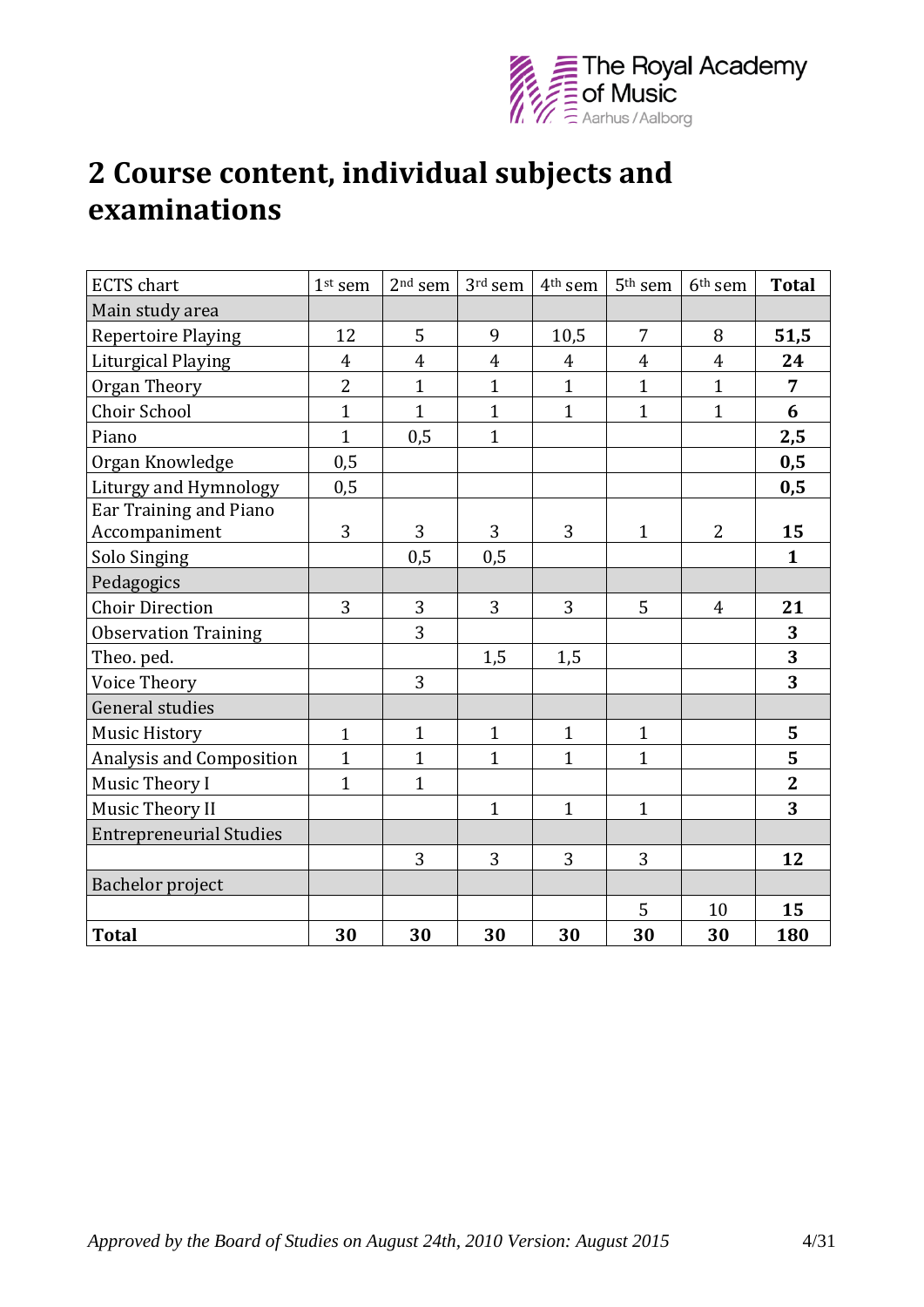

## **2.1 Main study area**

## **2.1.1 Repertoire Playing**

#### **Objectives**

Upon completion of the subject, the student:

- Possesses elementary knowledge of musical and technical practice and methods as well as art repertoire across a wide diversity of styles and genres.
- Is conversant with the conventions of the main study area with a view to performing professionally.
- Has acquired and is able to use technical and musical skills and forms of expression in the field of art repertoire organ playing.
- Is able to make artistic choices and assessments.
- Is able to communicate various forms of musical and artistic expression in a way that is relevant for a given target audience.
- Is able to acknowledge and handle artistic challenges in a creative, investigative, and analytical manner.

#### **Content**

Tuition takes as its starting point the performance of selected central works of organ literature. Tuition progression is arranged individually.

The student receives support for identifying his/her own learning needs and potential for artistic development within the main area, and prioritising and structuring his/her time and work efforts in relation to own instrument practice and ensemble rehearsals. The subject also aims at enabling the student to participate independently in various musical contexts, including ensemble playing.

#### **Tuition and work formats**

One-to-one tuition. In addition to one-to-one tuition, a number of annual joint classes for the entire organ group are given.

#### **Semesters**

1st to 6th semester.

#### **Scope**

51,5 ECTS towards the degree.

#### **Evaluation and examination regulations**

After the 2nd semester: See Evaluation of 1st year for Repertoire and Liturgical Playing (p. 7)

#### After the 6th semester: BA examination in art repertoire organ playing *Examination content and materials:*

 Art repertoire, 40 minutes. The repertoire must comprise at least five works from at least three different periods. If the list comprises works with a total duration of more than 40 minutes, the external examiner may choose a selection of works at the beginning of the examination.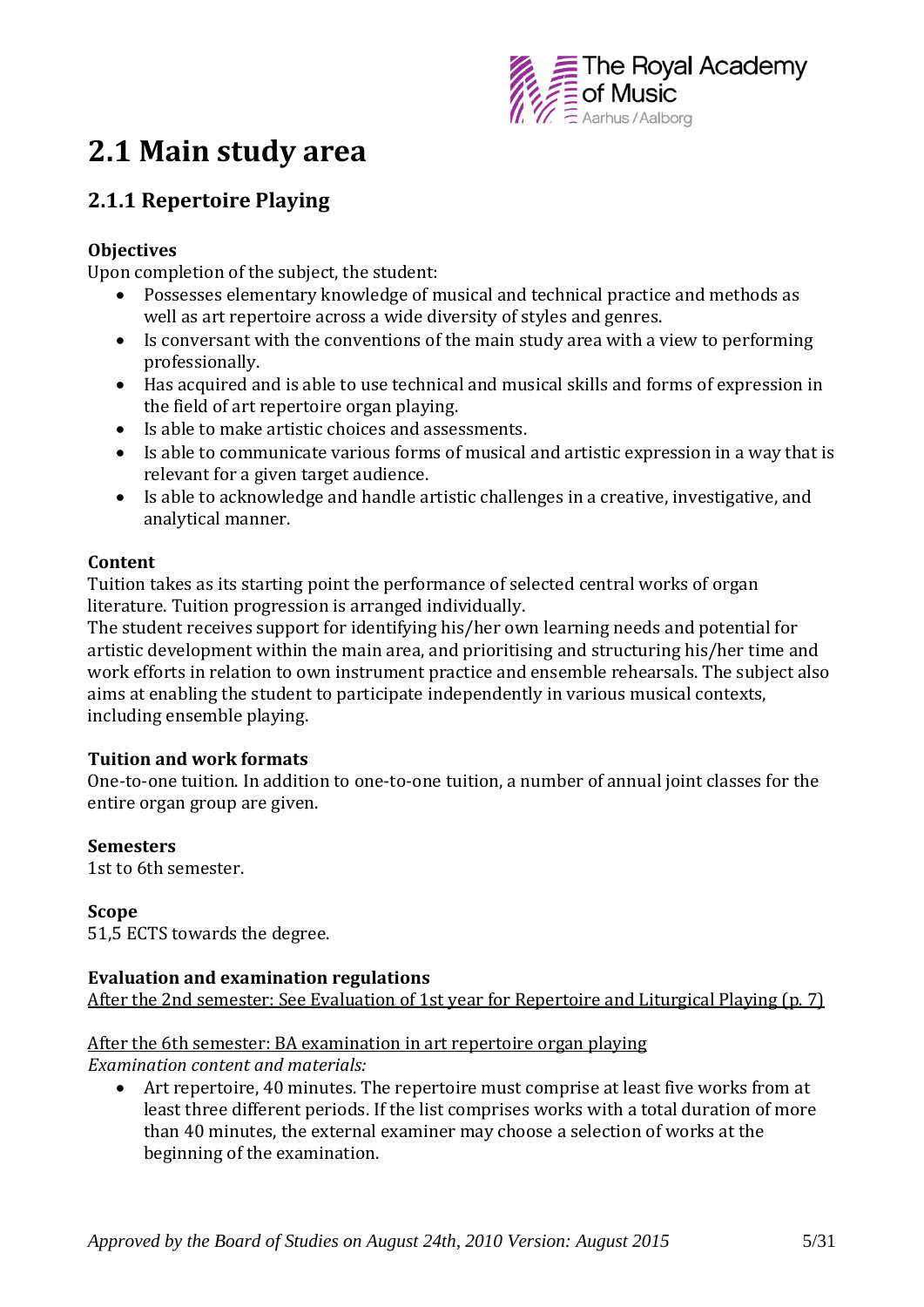

*Examination format:*

Practical test. Duration: 60 minutes including discussion. Repertoire list to be handed in by April 1st.

*Marking and evaluation:*

External marking. Grade. The evaluation must reflect to what extent the objectives of the degree course have been achieved.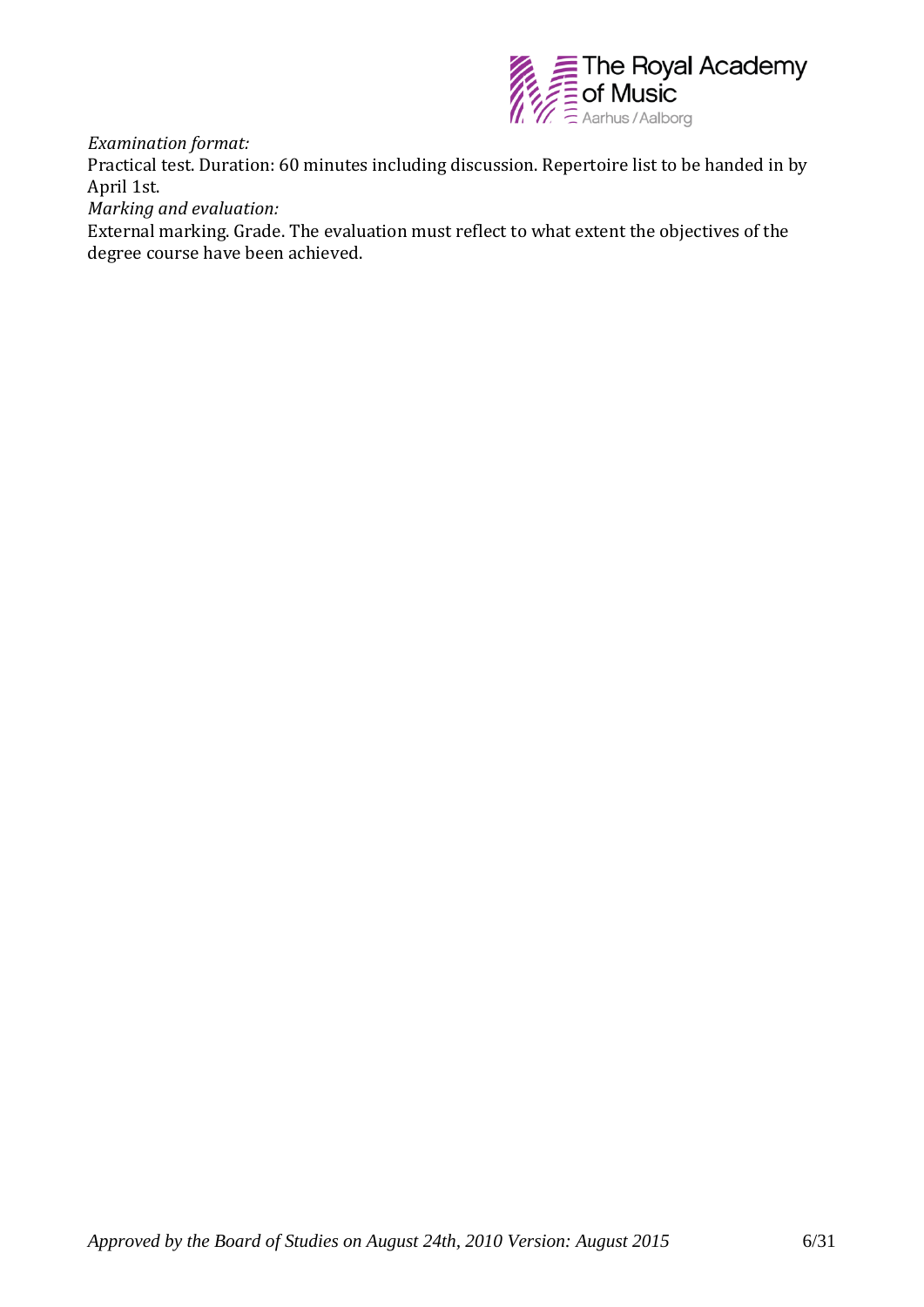

## **2.1.2 Liturgical Playing**

#### **Objectives**

Upon completion of the subject, the student:

- Possesses elementary knowledge of musical and technical practice, repertoire, methods, and theory within the field of liturgical organ playing.
- Is conversant with the conventions of the main study area with a view to performing professionally.
- Has acquired and is able to use technical and musical skills and forms of expression in the field of liturgical organ playing.
- Is able to make artistic choices and assessments.
- Is able to communicate various forms of musical and artistic expression in a way that is relevant for a given target audience.
- Is able to acknowledge and handle artistic challenges in a creative, investigative, and analytical manner.

#### **Content**

An introduction to Danish hymn and liturgical music traditions. All authorised Danish chorale books with appendices may form part of the hymn music curriculum. The student's ability to lead hymn singing is developed.

As regards hymn preludes and other liturgical music, a high degree of improvisational work is encouraged for the subject.

The student receives support for identifying his/her own learning needs and potential for artistic development within the main area, and prioritising and structuring his/her time and work efforts in relation to own instrument practice and ensemble rehearsals.

#### **Tuition and work formats**

Mainly one-to-one tuition. In addition to one-to-one tuition, a number of annual joint classes for the entire organ group are given.

#### **Semesters**

1st to 6th semester.

## **Scope**

24 ECTS towards the degree.

#### **Evaluation and examination regulations**

After the 2nd semester: See Evaluation of 1st year for Repertoire and Liturgical Playing (p. 7)

#### After the 6th semester: Liturgical playing examination

*Examination content and materials:*

 Hymn music: Two hymns from the Danish hymnal (Den Danske Salmebog) with accompanying settings from one of the authorized Danish chorale books are offered. A maximum of four verses are performed. The exact verses to be played are stated in the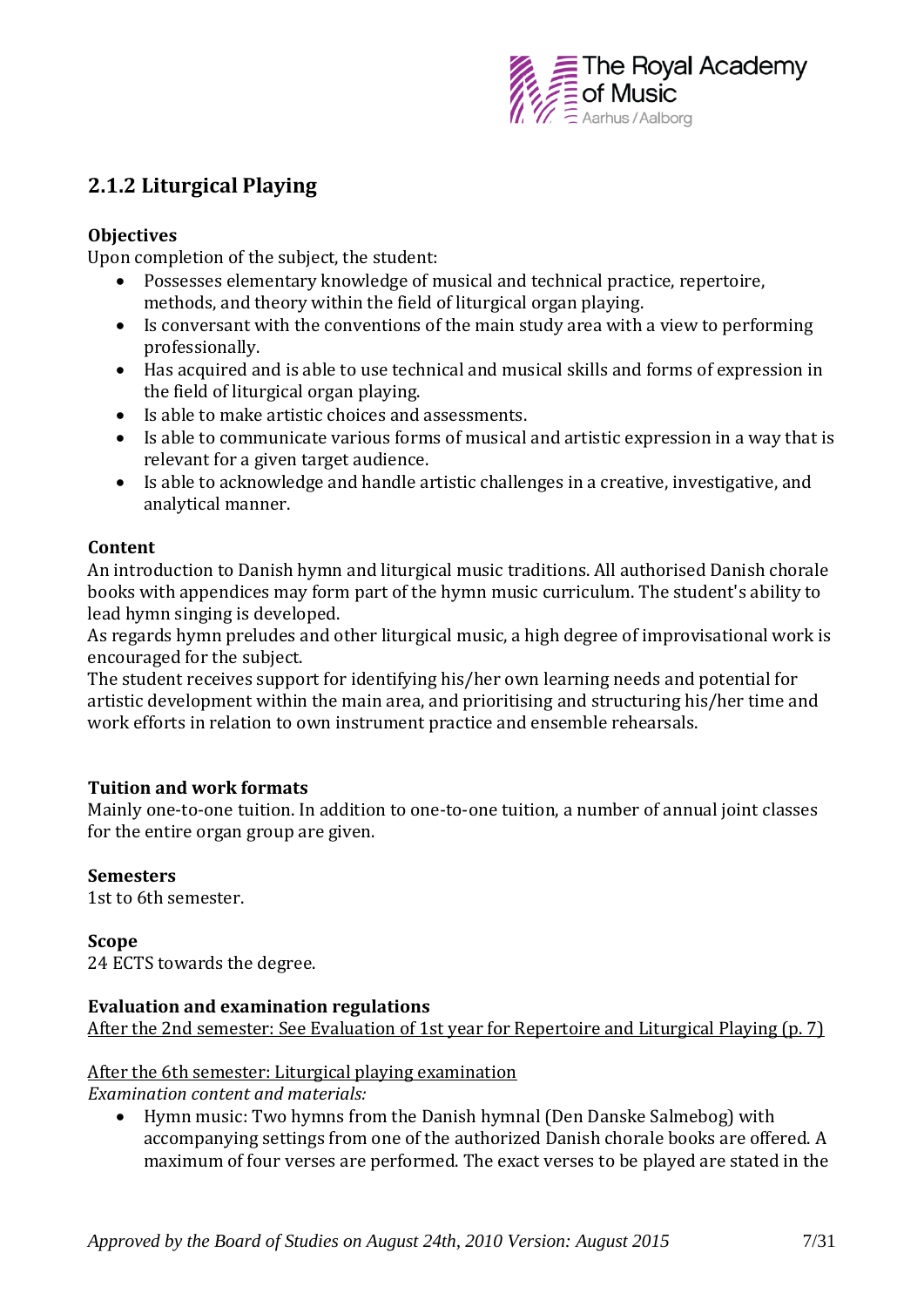

assignment. The chorale book setting is to be used for at least one verse of each hymn, and the melody of each hymn must be played. Both hymns are introduced by a prelude.

- Transposition: One of the chorales offered is transposed a whole tone or half a tone up or down (up to four key signatures). The transposition is performed as a chorale and may not be written down.
- Hymn sight reading: A hymn offered at the examination is played as a chorale (one manual and pedals) and begins with an improvised introduction.
- Improvisation: Improvisation, possibly in the form of a prelude to a liturgical service or another church event, based on a hymn melody offered (three hymn melodies from different periods are offered) or free-form in a key and metre offered.

For *hymn playing*, 24 hours of preparation time are allowed.

For *transposition* and *improvisation*, 2 hours of preparation at an organ are allowed. All chorale settings offered must come from an authorised Danish chorale book. The assignment wording states which book is being used.

The organist choir participates in this test.

The external examiner selects all assignments used for the examination.

*Examination format:*

Practical test. Duration including discussion: 45 minutes.

*Marking and evaluation:*

External marking. Grade. The evaluation must reflect to what extent the objectives of the degree course have been achieved.

#### **Evaluation and examination regulations for Art Repertoire and Liturgical Organ Playing**

After the 2nd semester: Evaluation of 1st year for Art Repertoire and Liturgical Organ Playing *Examination content and materials:*

- Solo performance of approx. 20 minutes.
- Sight reading performance, chorale with improvised prelude.
- *The teacher supplies the sight reading assignment.*

### *Examination format:*

Practical test. Duration: 45 minutes. Repertoire list to be handed in by April 1st. *Marking and evaluation:*

Internal marking. Pass/fail as well as a short interview. The examination results decide whether the student may continue with the degree course. The test must be passed before the end of the 4th semester.

The assessment must reflect to what extent the overall objectives of the course are expected to be achievable for the main instrument over the three years of study.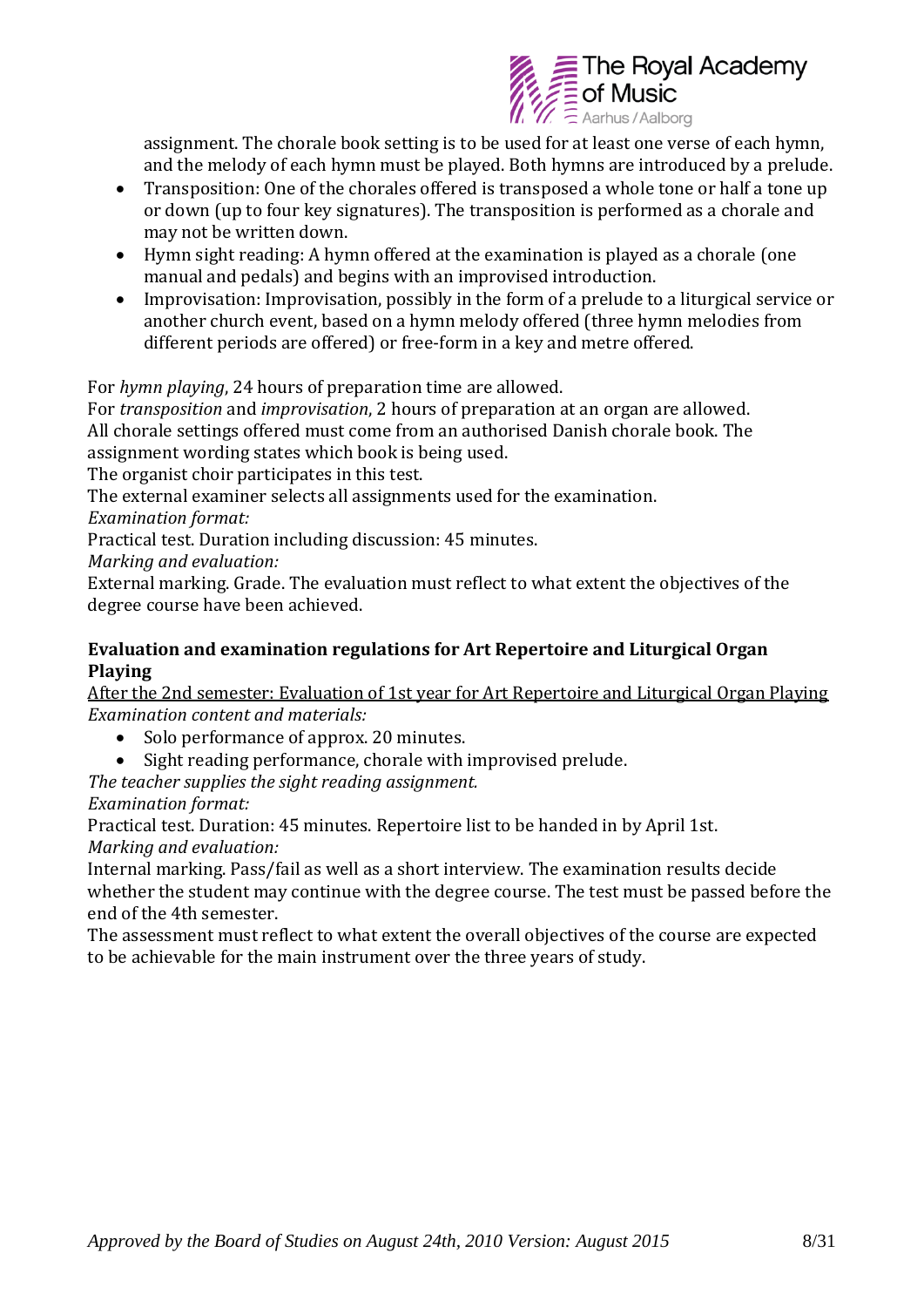

### **2.1.3 Music Theory for Organ Players**

#### **Objectives**

Upon completion of the subject, the student:

- Possesses elementary knowledge of musical practice and theory in the field of liturgical organ playing.
- Is able to make artistic choices and assessments.
- Is able to communicate various forms of musical and artistic expression in a way that is relevant for a given target audience.
- Is able to acknowledge and handle artistic challenges in a creative, investigative, and analytical manner.
- Is able to reflect on practice and choice of methods in relation to his/her own artistic practice.

#### **Content**

Through analyses of music from different periods, some of which are used in the study of written movements, a series of theoretical tools and composition techniques are obtained.

#### **1st to 2nd semester**

Brief course on the perception of consonance/dissonance, balance, types of dissonance and dissonance handling, cadences, harmonious pulse, etc. Harmony: advanced classical and early Romantic harmony.

#### **3rd to 6th semester**

Polyphonic music, including Baroque and other styles. Liturgical tonality/modality, 20th century music as well as an optional assignment.

#### **Tuition and work formats**

Class tuition.

**Semesters** 1st to 6th semester.

#### **Scope**

7 ECTS towards the degree.

#### **Evaluation and examination regulations**

After the 2nd semester: Proficiency test *Examination content and materials:*

- Harmonization in functional tonal style with the *Cantus Firmus* in the tenor.
- Examination in Romantic chorale.

*Examination format:*

Written proctored examinations. Four hours are allowed for each assignment.

*Marking and evaluation:*

Internal marking. Pass/fail.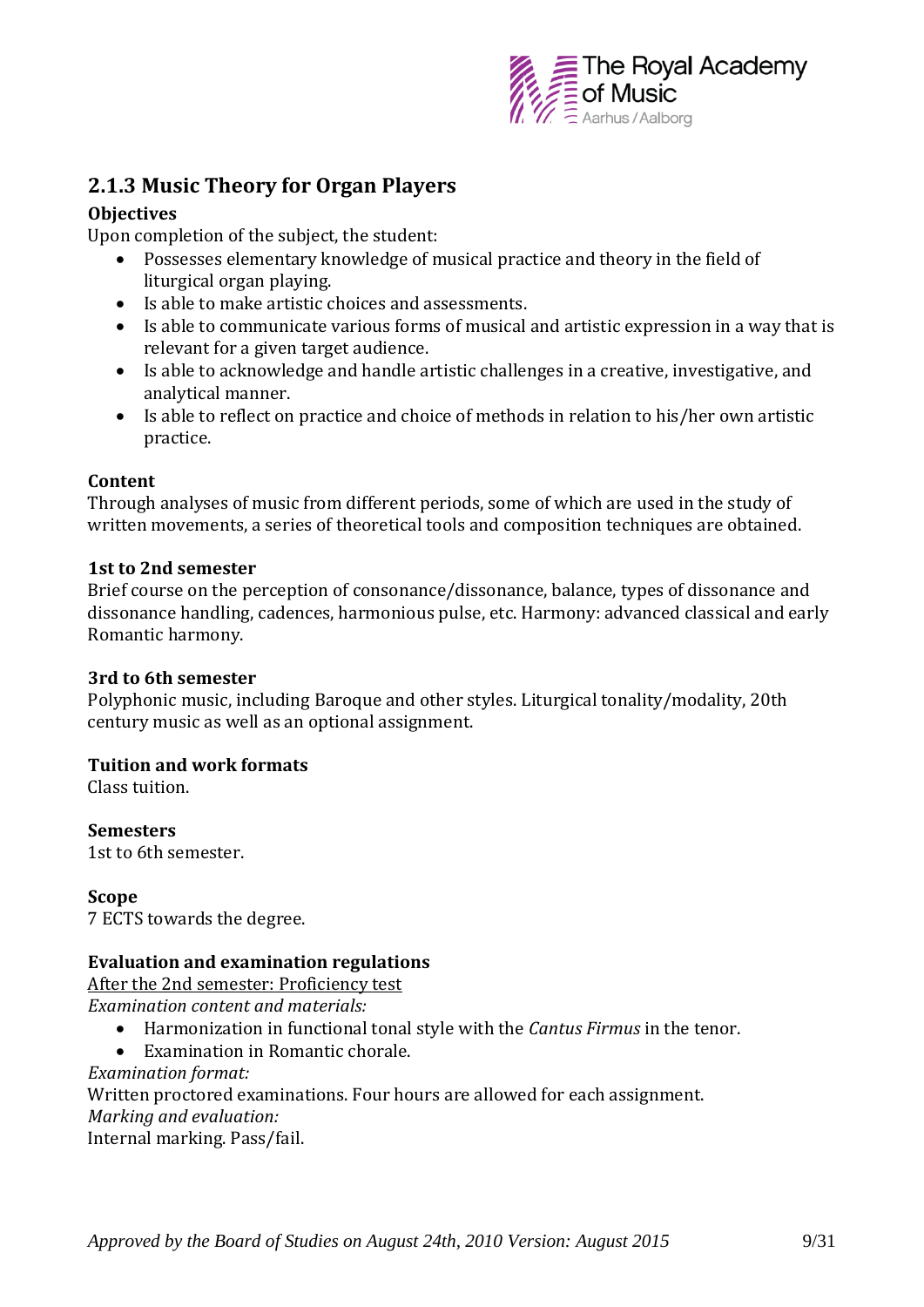

The assessment must reflect to what extent the overall objectives of the course are expected to be achievable for the main instrument over the three years of study.

#### After the 6th semester: Examination

*Examination content and materials:*

a) Bach fugue exposition for three or four voices followed by a sequence interlude to Tp (tonic parallel).

b) Two chorale preludes.

c) Chorale prelude over a hymn melody offered.

d) Optional assignment for choir (possibly choir and instruments) or for two or more instruments.

*Examination format:*

Item a): Written proctored examination. Six hours are allowed for completing the examination.

Item b): Free written assignment. Deadline: April 1st.

Item c): Written proctored assignment. Four hours are allowed for completing the examination.

Item d): Free written assignment. The assignment type must be approved by the teacher. Deadline: April 1st.

Items b) and c) must have different stylistic starting points using different compositional techniques.

Four copies of item b and d are to be handed in.

*Marking and evaluation:*

External marking. Grade. Discussion: 30 minutes. The assessment must reflect to what extent the objectives have been achieved.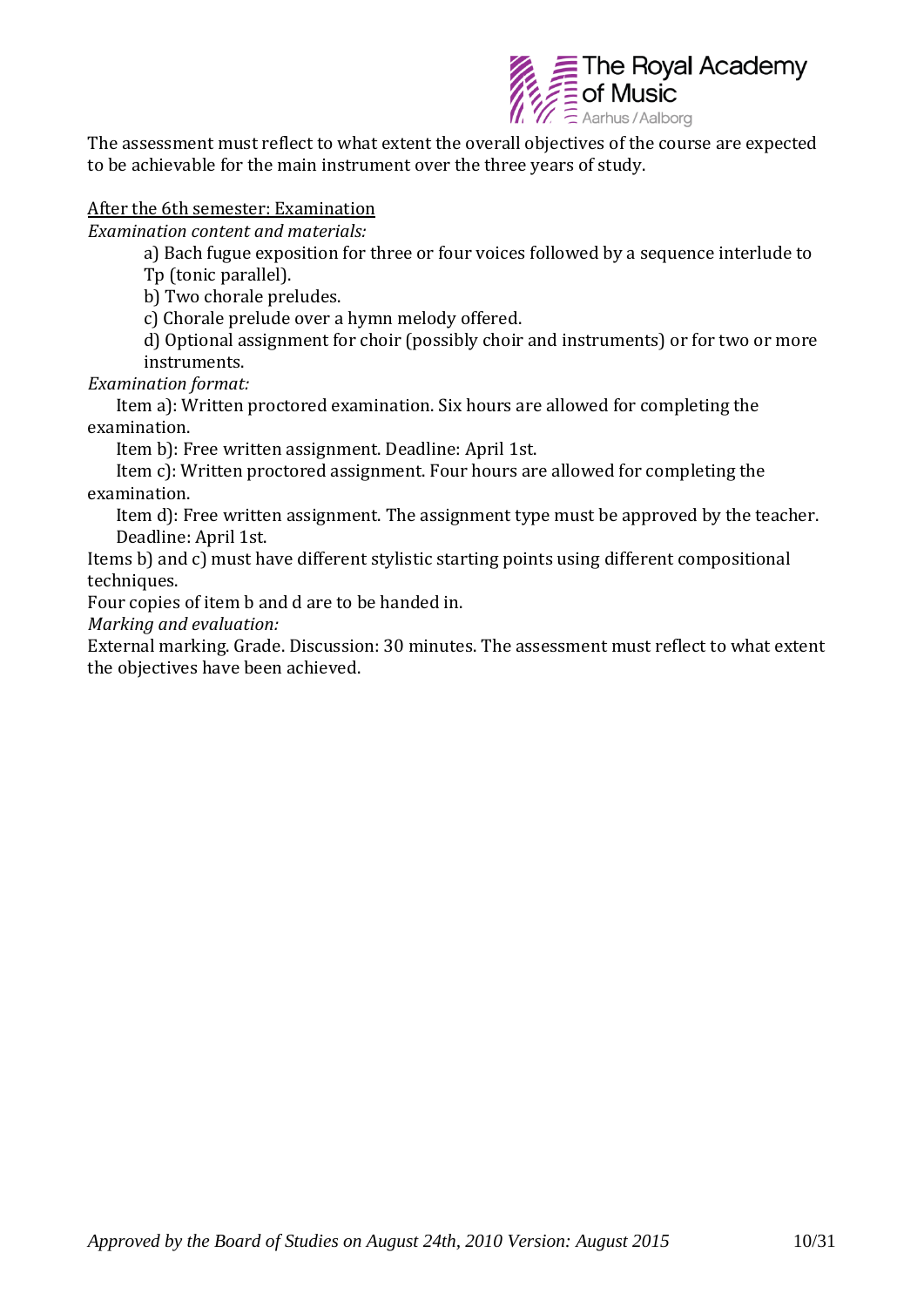

## **2.1.4 Solo Singing**

#### **Objectives**

Upon completion of the subject, the student:

- Has acquired technical and musical singing skills enabling him/her to sing parts in rehearsal contexts.
- Is able to make artistic choices and assessments.

#### **Content**

Based on technical exercises and repertoire movements, control over the voice and respiratory system is developed.

#### **Tuition and work formats**

One-to-one tuition. The teacher may group several students in a class if this is deemed suitable.

#### **Semesters**

2nd and 3rd semester.

#### **Scope**

1 ECTS towards the degree.

#### **Evaluation and examination regulations**

After the 3rd semester: Examination

*Examination content and materials:*

- A hymn melody, e.g. from a Danish chorale book.
- A solo assignment with a difficulty level equivalent to that of J.S. Bach: Geistliche Lieder.

#### *Examination format:*

Practical test. Duration: 20 minutes including discussion.

*Marking and evaluation:*

Internal marking. Grade. The assessment must reflect to what extent the objectives have been achieved.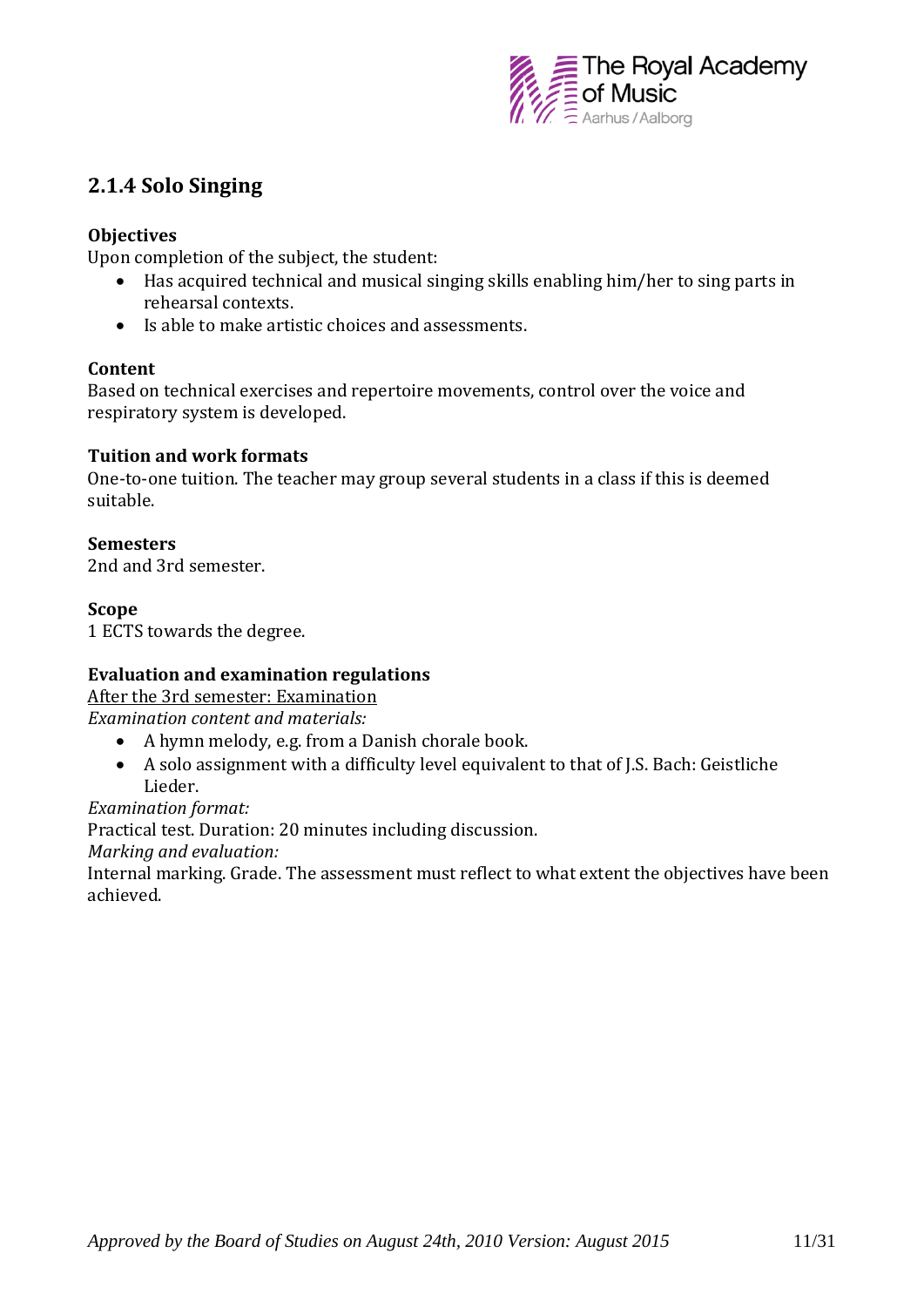

### **2.2.5 Piano**

#### **Objectives**

Upon completion of the subject, the student:

- Has acquired and is able to use piano playing technical and musical skills and forms of expression at a level that facilitates student work in the Organ main subject.
- Is able to make artistic choices and assessments.

#### **Content**

Technical piano exercises, solo piano pieces, and accompaniment. Tuition is primarily structured to act as a support subject for the Art Repertoire Organ Playing subject.

#### **Tuition and work formats**

One-to-one tuition. The teacher may group several students in a class if this is deemed suitable.

#### **Semesters**

1st to 3rd semester.

#### **Scope**

2.5 ECTS towards the degree.

#### **Evaluation and examination regulations**

*After the 3rd semester: Examination*

*Examination content and materials:*

- A solo piano piece with a difficulty level equivalent to the following:
	- o *Beethoven: Sonata opus 10 no. 1*
	- o *Schubert: Impromtu opus 90 no. 2 or opus 142 no. 2*
	- o *Chopin: Nocturne opus 9 no. 1*
	- o *Bartok: Sonatine*
- Scales and triads in all keys

*Examination format:*

Practical test. Duration including discussion: 30 minutes.

*Marking and evaluation:*

Internal marking. Grade. The assessment must reflect to what extent the objectives have been achieved.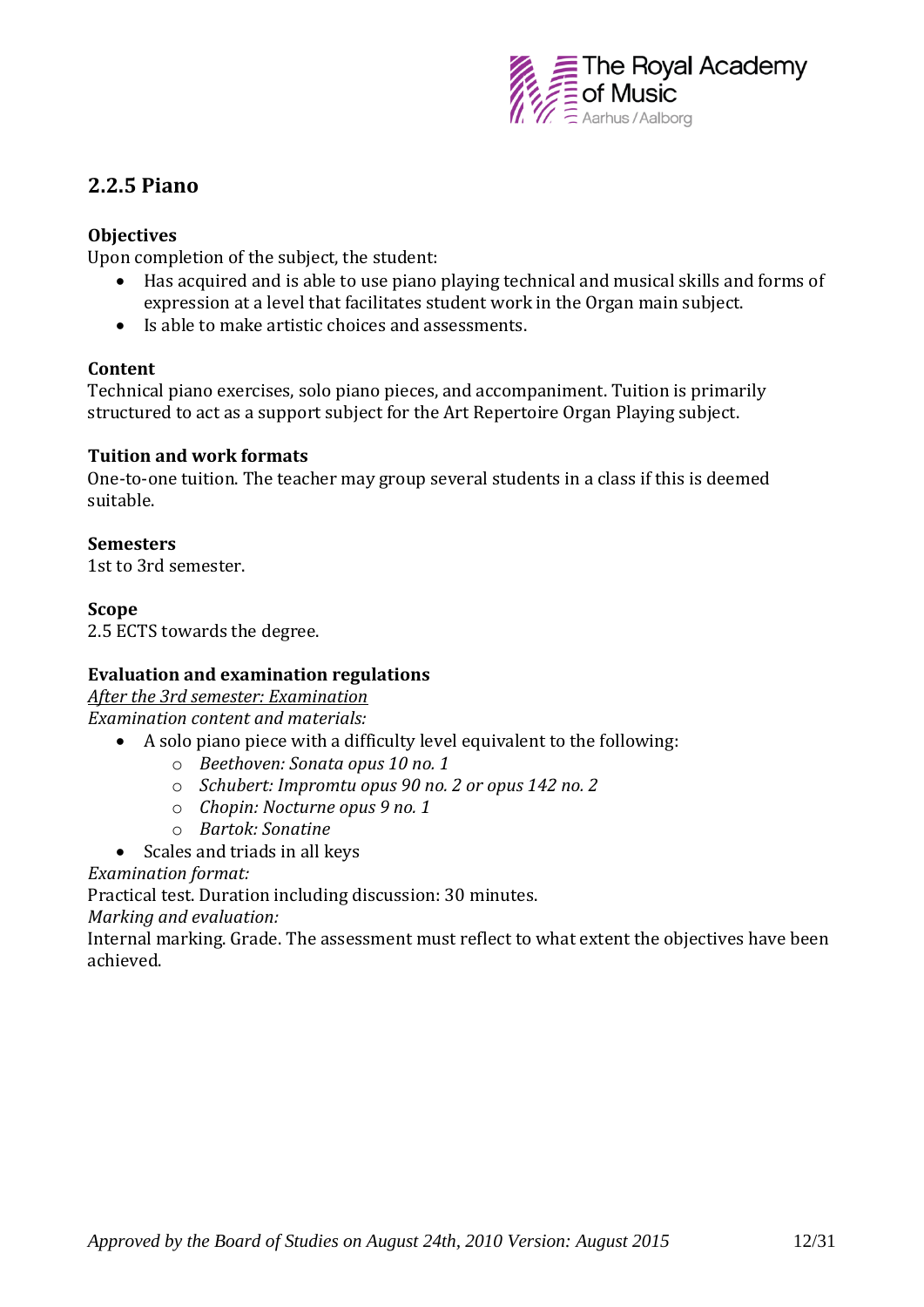

## **2.2.6 Liturgy and Hymnology**

#### **Objectives**

Upon completion of the subject, the student:

- Possesses elementary knowledge of musical and technical practice, repertoire, methods, and theory within the field of liturgy and hymnology.
- Is conversant with the conventions of the main study area with a view to performing professionally.
- Is able to reflect on practice and choice of methods in relation to his/her own artistic practice.

#### **Content**

Corresponds to literature with a scope equivalent to Søren Sørensen: *Kirkens Liturgi* and Th. Borup Jensen/K.E. Bugge: *Salmen som lovsang og litteratur* supplemented by specific studies and more recent publications.

A historical overview of liturgical and hymn-historical issues is provided, and the student gains an insight into current liturgical music trends and problems.

#### **Semesters**

1st semester.

#### **Scope**

0,5 ECTS towards the degree.

#### **Tuition and work formats**

Class tuition.

#### **Evaluation and examination regulations**

After the 2nd semester: Examination

*Examination content and materials:* 

The student takes a written test with questions based on literature with a scope equivalent to Søren Sørensen: *Kirkens Liturgi* and Th. Borup Jensen/K.E. Bugge: *Salmen som lovsang og litteratur* supplemented by specific studies and more recent publications. Furthermore, Danish hymn and melody books from the Reformation to the present are used. *Examination format:*

Set written assignment. Scope: 10 to 15 pages. 14 days are allowed for completing the assignment. Four copies of the assignment are handed in.

*Marking and evaluation:*

External marking. Grade. Discussion: 30 minutes. The assessment must reflect to what extent the objectives have been achieved.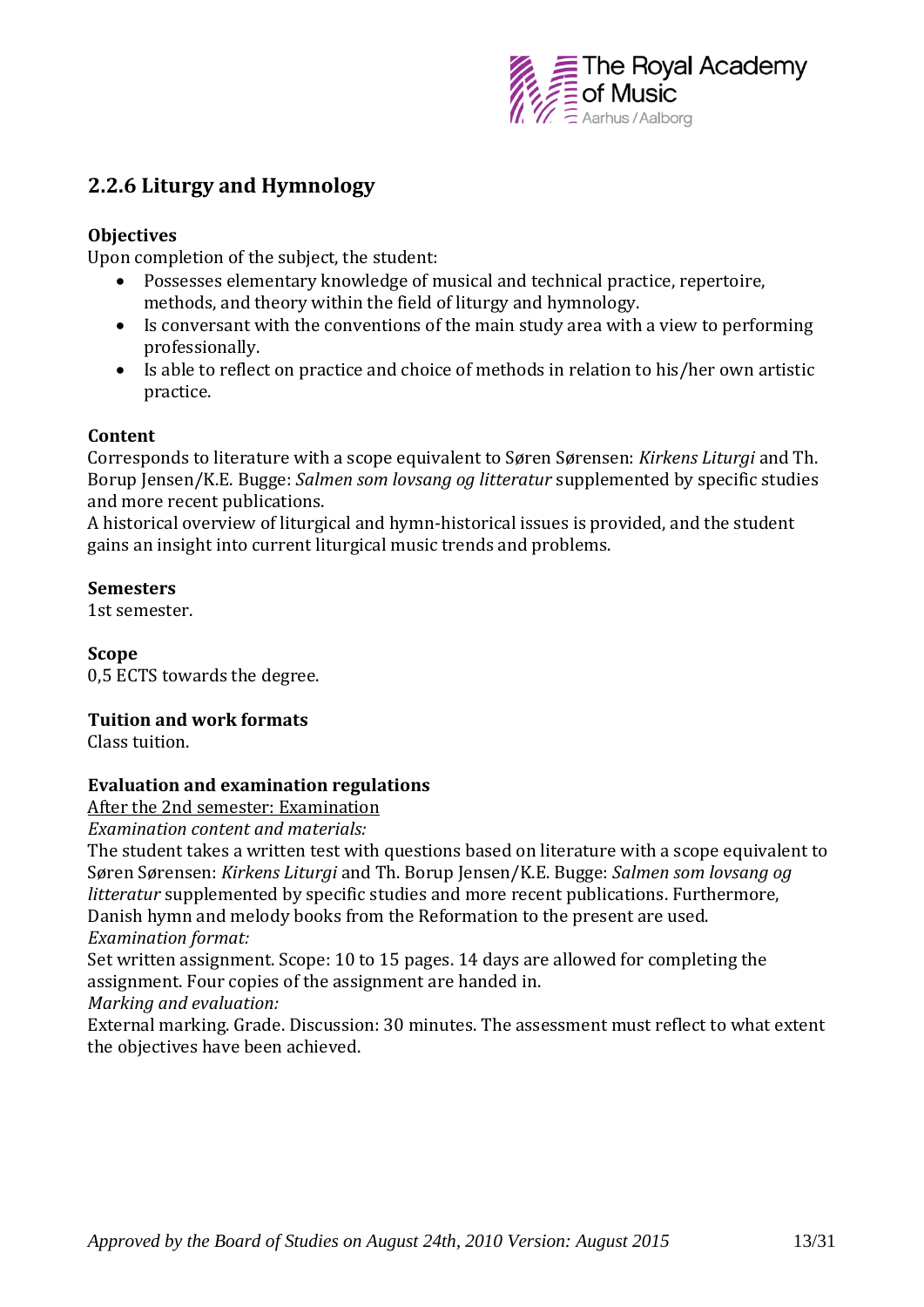

### **2.1.7 Organ Knowledge**

#### **Objectives**

Upon completion of the subject, the student possesses elementary knowledge of technical practice and theory in the field of organ knowledge.

#### **Content**

Study of organ mechanics and timbre including the pipe shapes of the various voices and organ stops as well as an overview of the various organ types and designs of different countries and periods. Curriculum corresponds to Carsten Lund: *Orglets ABC* supplemented by relevant sections from P.G. Andersen: *Orgelbogen* (newest edition).

#### **Tuition and work formats**

Class tuition.

#### **Semesters**

1st semester

#### **Scope**

0,5 ECTS towards the degree.

#### **Evaluation and examination regulations**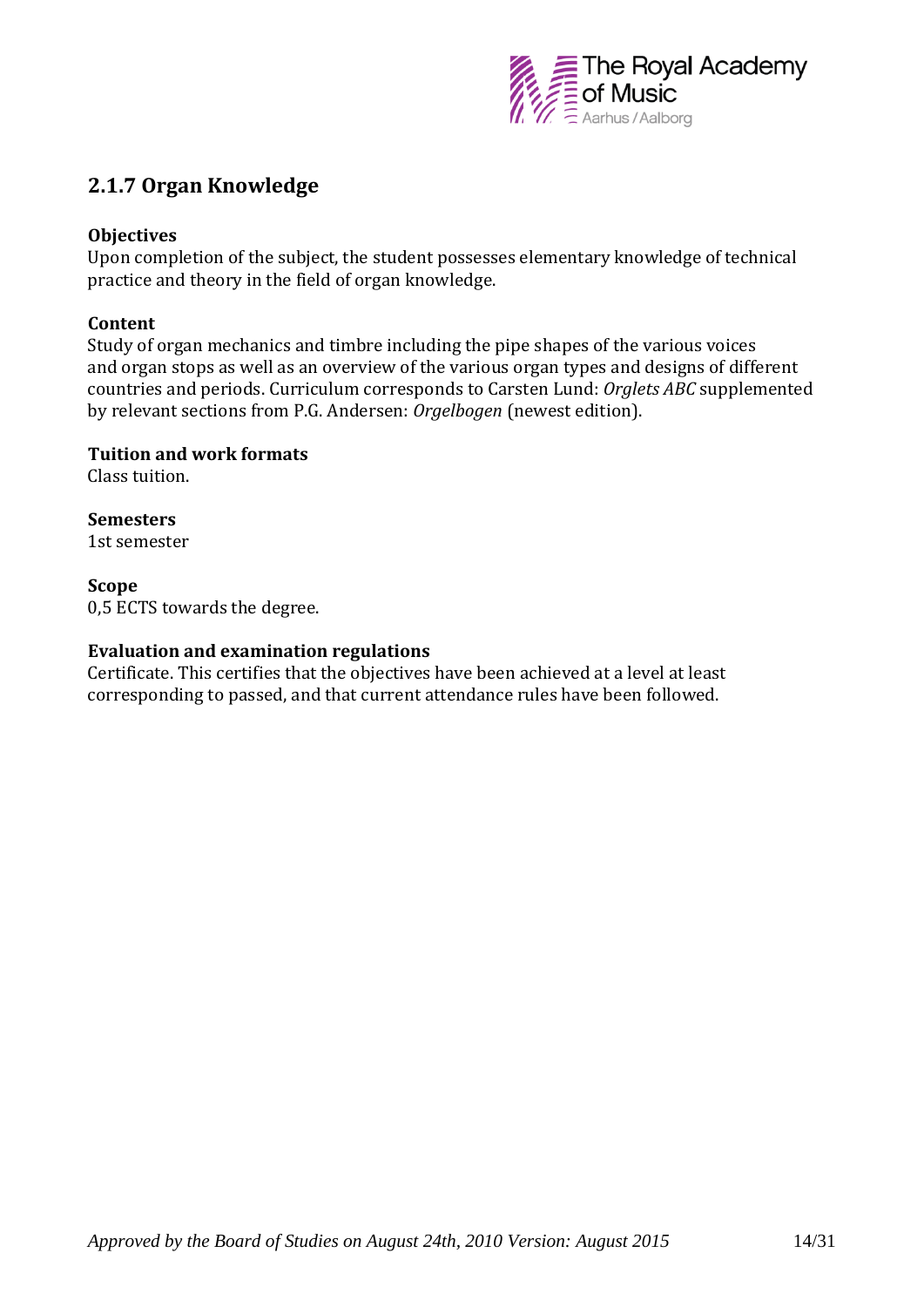

## **2.1.8 Ear Training and Piano Accompaniment**

#### **Objectives**

Upon completion of the Ear Training and Piano Accompaniment subject, the student:

- Possesses the required musical imagination, memory, and awareness to be able to perform music from the Renaissance to the present independently, quickly, and accurately.
- Has acquired the auditory, visual, and analytical skills to be able to hear, read, understand, and reproduce music melodically, harmonically, and rhythmically as a whole and in parts, generally and within the main subject area.
- Possesses elementary knowledge and skills regarding musical understanding as well as ear training theory, methods, and repertoire.

#### **Content**

- Melody training (auditory and visual): Tonal and atonal sight singing, singing/playing by ear, imitation, and improvisation.
- Rhythm training (auditory and visual): Sense of pulse and tempo, time, phrasing, imitation, and improvisation, all meters and styles.
- Scale and interval training: chords, harmonic analysis, and score reading including clefs and transposing instruments.
- Auditory analysis: dictation; correction.
- Piano accompaniment: Cadence playing, harmonization by ear, figuration playing, score playing etc. relevant for the student's practical piano skills in various musical contexts.

Exercise collections, textbooks, and examples from literature are used. Furthermore, the student's own instrument may be included in classes.

During the first year of study, elementary skills are established. During the 2nd and 3rd year of study, these skills are further developed through increasingly individualized tuition so that they may be used in the main subjects.

Piano accompaniment tuition is adapted to the respective main subject area curricula, including plans for other minor subjects.

Guitar students may perform the piano accompaniment assignments using their own instrument.

#### **Scope**

15 ECTS towards the degree

#### **Tuition and work formats**

The subject is studied in classes of no more than 6 students. Tuition is distributed across all 6 semesters.

#### **Evaluation and examination regulations**

Tuition concludes with proficiency tests after the 2nd and 4th semesters. The final examination takes place after the 6th semester. Students with a class attendance record of at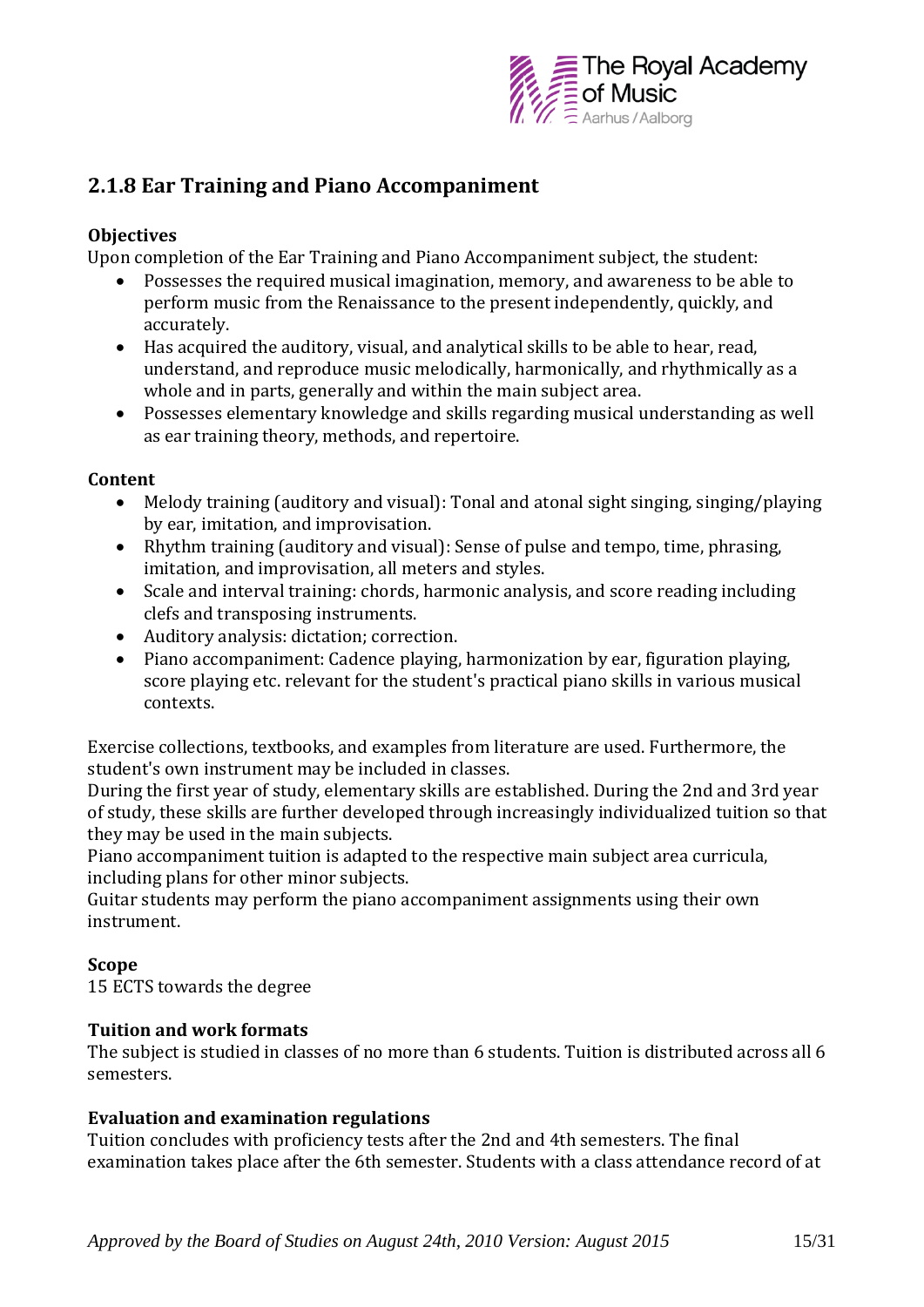

least 80% are examined on a reduced curriculum. The reduced curriculum is communicated two weeks prior to the examination.

Students with a class attendance record below 80% will be examined on the full curriculum and must hand in extra assignments on the 4th and 6th semesters.

Paradigmatic examples of all tests and examinations may be found at the Aarhus department library and at the Aalborg department studies office.

#### After the 2nd semester: PROFICIENCY TEST

*Examination content and materials:*  ORAL EXAMINATION.

A: Rhythm reading

- B: Melody reading/sight singing
- C: Auditory analysis
- D: Piano accompaniment

WRITTEN EXAMINATION.

E: Reading test Rhythm dictation and melody dictation

Examination format: Oral and written examination.

Duration of the oral test: 15 minutes.

Duration of the written test: 60 minutes.

*Marking and evaluation*

Internal marking: Teacher and internal examiner.

The examination is for guidance purposes and must establish whether the student possesses the required qualifications and skills to achieve the overall Ear Training objectives over the three years of study through continued satisfactory class participation.

The oral and written parts of the examination are assessed separately. If a test fails to document a satisfactory level of proficiency, a new test takes place prior to the autumn break on the following year of study.

After the 4th semester: PROFICIENCY TEST *Examination content and materials:*  ORAL EXAMINATION.

A: Rhythm reading B: Melody reading/sight singing C: Auditory analysis D: Piano accompaniment WRITTEN EXAMINATION.

E: Harmonic analysis F: Correction G: Auditory analysis/music dictation as a home assignment *Examination format:* Oral and written examination.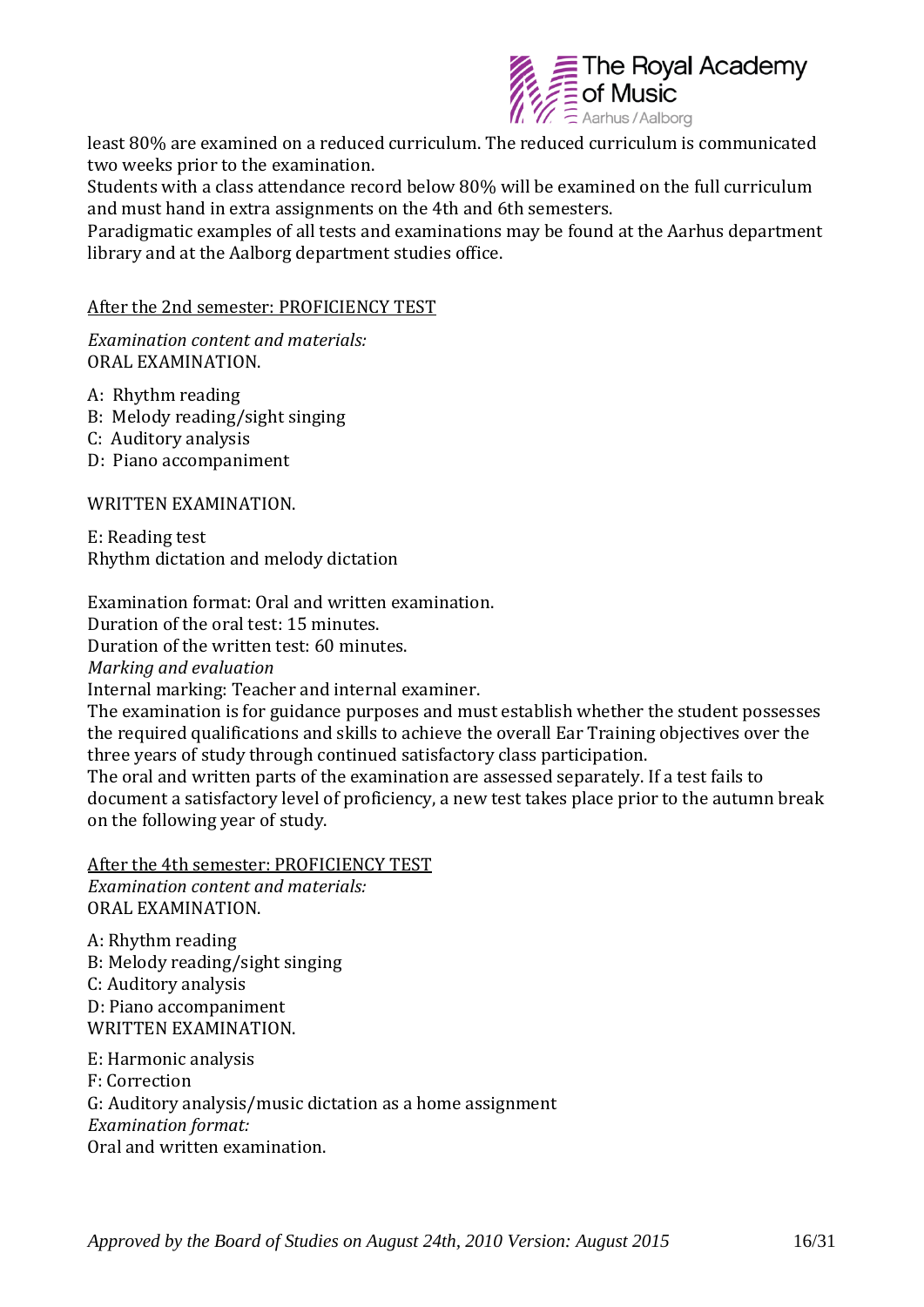

Duration of the oral test: 25 minutes. Duration of the written test: 60 minutes.

*Marking and evaluation*

Internal marking: Teacher and internal examiner.

The examination is for guidance purposes and must establish whether the student possesses the required qualifications and skills to achieve the overall Ear Training objectives over the three years of study through continued satisfactory class participation.

The oral and written parts of the examination are assessed separately. If a test fails to document a satisfactory level of proficiency, a new test takes place prior to the autumn break on the following year of study.

#### After the 6th semester: FINAL EXAMINATION *Examination content and materials:*

ORAL EXAMINATION.

A: Rhythm reading B: Melody reading/sight singing C: Harmonic analysis D: Auditory analysis E: Piano accompaniment and score playing

#### WRITTEN EXAMINATION.

F: Auditory analysis/music dictation *Examination format:*  Oral examination and written proctored examination. Duration of the oral test: 30 minutes. Duration of the written test: 2 hours. *Marking and evaluation* Internal marking: Teacher and internal examiner. Two grades. The assessment must reflect to what extent the objectives have been achieved. The oral and written parts of the examination are assessed separately. Both examinations must be passed. If an examination is failed, re-examination takes place at the end of the same year of study.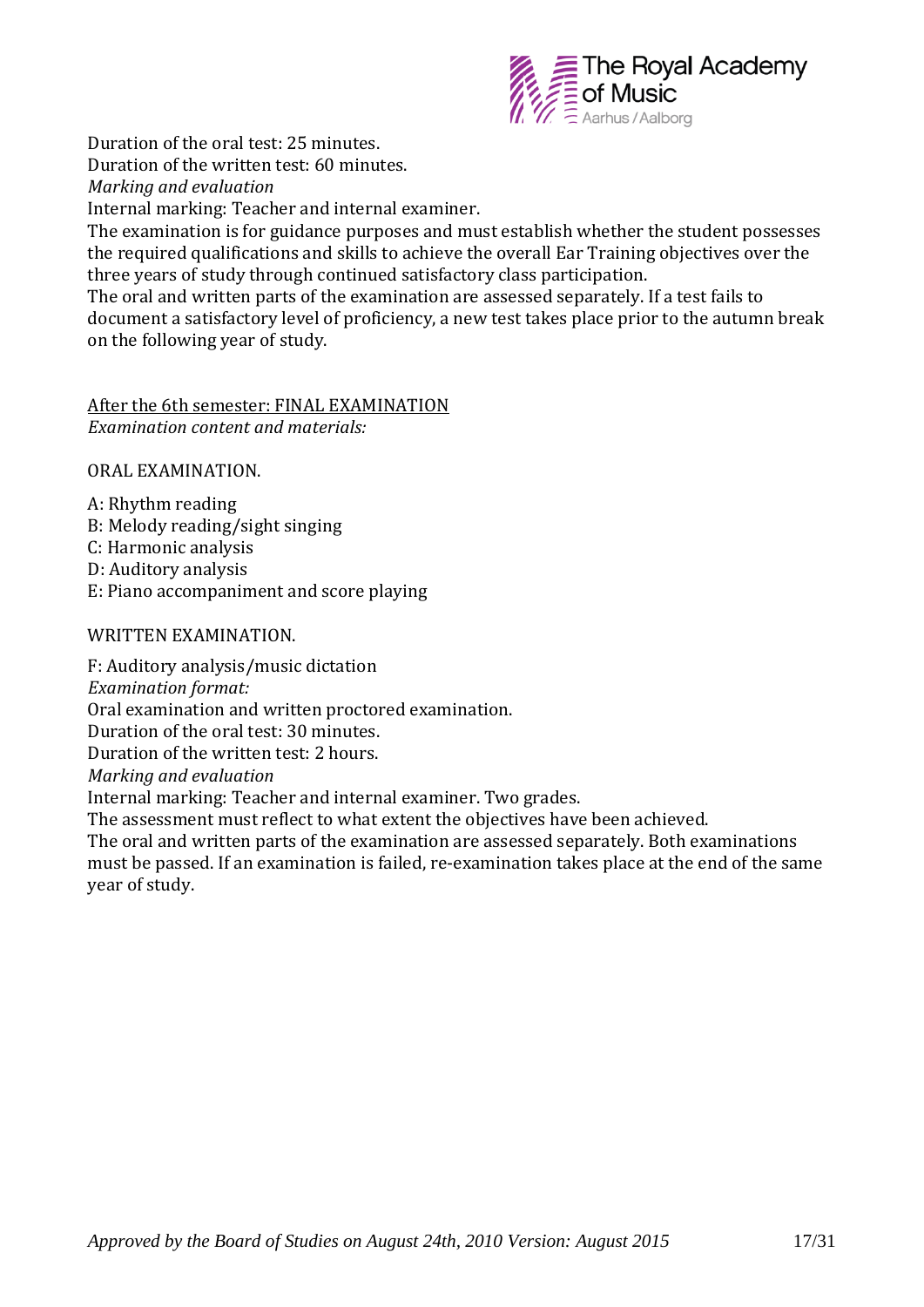

## **2.1.9 Choir School**

#### **Objectives**

Upon completion of the subject, the student:

- Has acquired and is able to use technical and musical skills and forms of expression in the choir field.
- Possesses elementary knowledge of musical and technical practice and methods as well as choir literature repertoire across a wide diversity of styles and genres.
- Is able to identify his/her own learning needs and potential for artistic development in the field of choir pedagogics.

#### **Content**

Work focuses on the student as a choir performer. Central works from liturgical repertoire and art repertoire are covered. Tuition comprises the following subjects:

- Intonation
- Timbre
- Enunciation
- Knowledge of repertoire

#### **Tuition and work formats**

Class tuition including all degree course students.

#### **Semesters**

Brief courses during the 1st to the 6th semester.

#### **Scope**

6 ECTS towards the degree.

#### **Evaluation and examination regulations**

After the 6th semester: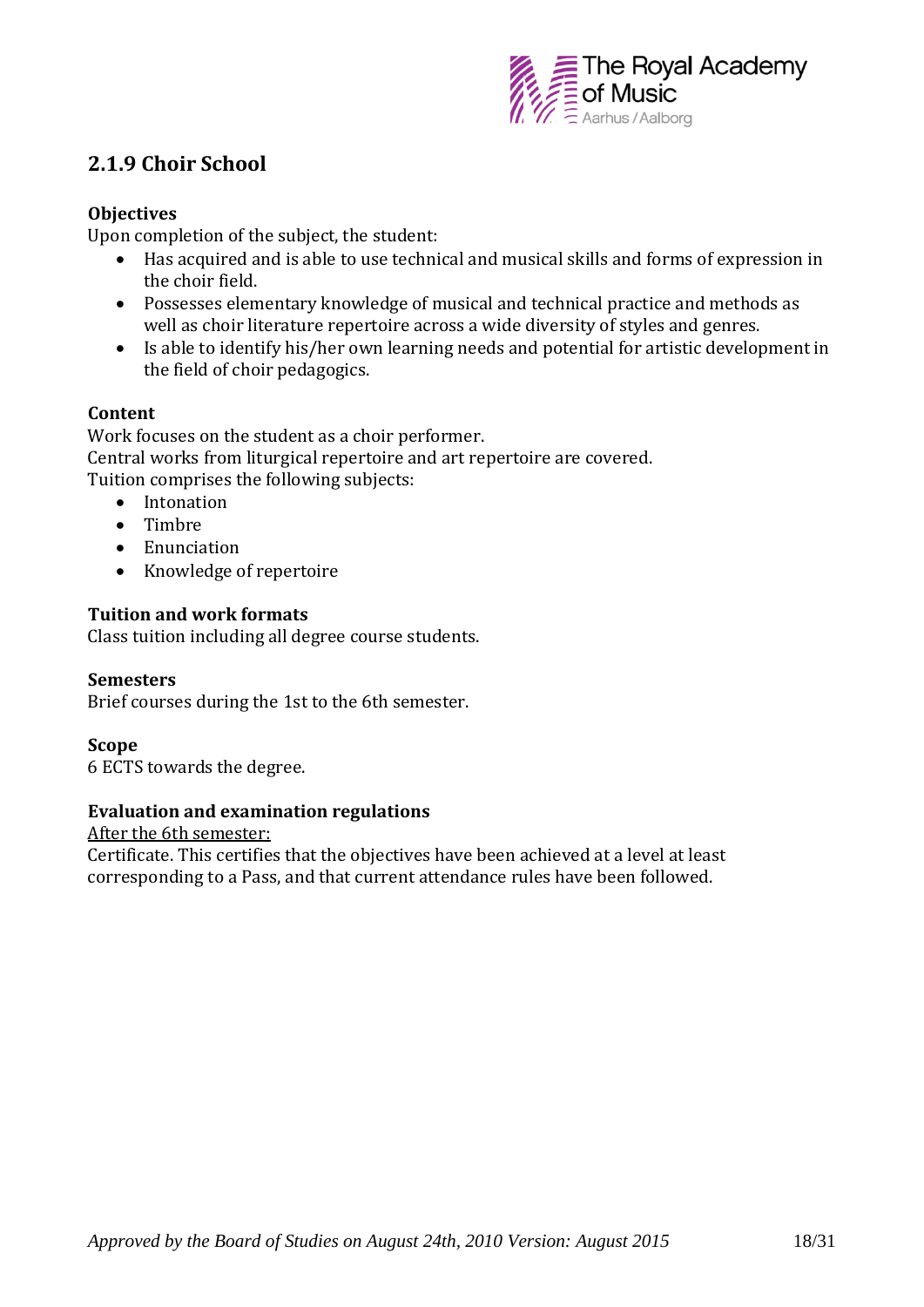

## **2.2 Entrepreneurial Studies**

#### **Objective**

Upon completion of the subject, the student:

- $\cdot$  Possesses elementary knowledge of the music industry and culture in a modern, globalised world.
- · Understands and is able to reflect on common practices and relations between the music industry and various players in the cultural sphere.
- · Is able to create programmes and communicate with a view to employment in music.
- Is able to appraise challenges and issues in relation to his/her own career.
- · Is able to communicate his/her own artistic and pedagogical choices to peers, audiences, and media players.
- · Is able to work in a creative, investigative, and analytical manner in relation to the music industry and culture in a globalised world.
- · Is able to act with integrity in various professional contexts and participate in relevant cross-disciplinary cooperation.

#### **Content**

Tuition on the individual semesters covers various subjects including:

#### 2nd semester: **Personal management**

- Competence assessment
- Self-management
- Learning portfolio
- Study technique
- CV
- Forms of interview

#### 3rd semester: **Environment and communication**

- Networking
- Internal communication, e.g. dialogic communication
- External communication, e.g. press releases, social media, and elevator speeches
- -Planning and executing training courses
- An introduction to international activities

#### 4th semester: **Project management and cooperation**

- Development of ideas
- Project management
- Process facilitation
- Fund raising
- Planning and executing a joint class project
- Target audiences and booking

5th semester: **Project**

- Project management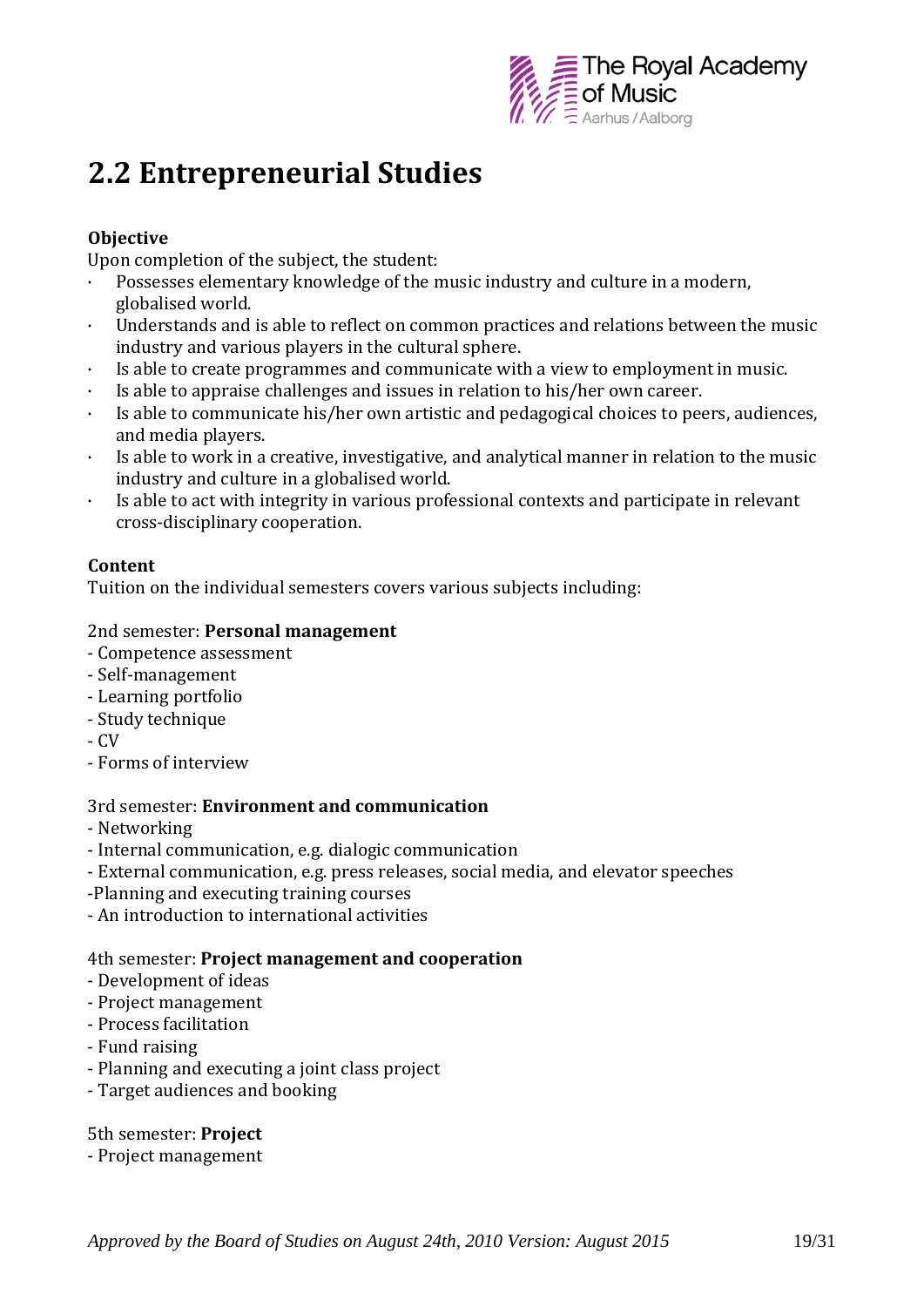

- Career planning
- Communication
- Planning and executing the examination project

#### **Mandatory assignments**

To pass each semester, the student must hand in an online learning portfolio containing the work/assignments completed over the course of the semester. At the start of the tuition course, the teacher announces which online platform is to be used.

The semester can only be passed if the assignments have been handed in and approved by the teacher. All assignments must relate theory and/or method to practice. At least one of the projects over the course of the BMus degree course must be of an international or intercultural kind.

2nd semester: CV creation Reflection assignment on personal management 3rd semester: Training course Training report (in which the student reflects on the importance of networking) 4th semester: Joint project Assignment on project management 5th semester: Completed project with subsequent examination assignment

Scope of written assignments on the 2nd to 4th semester: 2 to 4 pages.

#### **Scope**

12 ECTS towards the degree **Tuition and work formats** Class tuition and seminars. **Semesters** 2nd to 5th semester

#### **Evaluation and examination regulations**

*Examination format:*

Oral examination based on the examination assignment.

Duration: 20 minutes.

Scope of the examination assignment: 5-7 pages or corresponding video material/accessible portfolio content.

The examination assignment is handed in using an online learning portfolio.

As a minimum, the examination assignment must cover 2-3 themes from the core areas of the subject with relevant literature (theory and/or method).

During the oral examination, the student relates theory to his/her own practice and uses this as a starting point for a reflection on his/her professional and personal development.

*Marking and evaluation:*

Internal marking. Evaluation: Grade.

The assessment must reflect to what extent the objectives of the course have been achieved.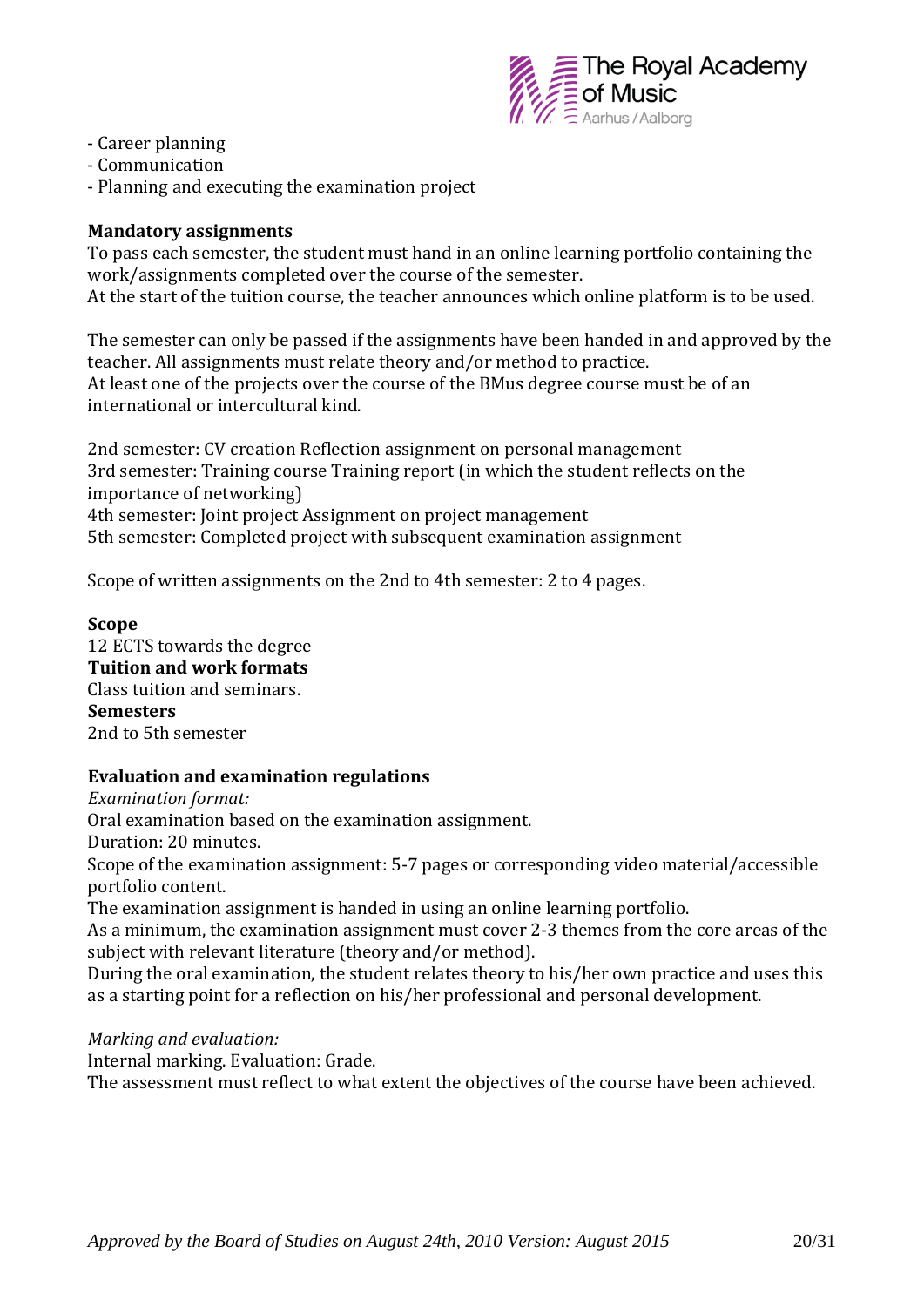

## **2.3 General studies**

## **2.3.1 Music theory**

#### **Objectives**

Upon completion of the subject, the student:

- Understands and is able to reflect on general terms and concepts of music theory that are used domestically and abroad.
- Is able to identify his/her own learning needs in the music theory field.
- Is able to use the specific terminology affiliated with acoustic, tuning, scale, melody, rhythmic, harmony, texture, instrumentation and form.
- Is able to find their way in a score.
- Possesses elementary knowledge of instruments and instrumentation.

#### **Content**

Introduction to melody analysis, basic harmonic studies (key, main functions/degree, cadence, modulation and sequence), basic sight reading and score reading, segment analysis, acoustic and basic knowledge of instruments.

#### **Tuition and procedures**

Lectures and exercises.

#### **Semesters**

Autumn semester.

Music theory is held every autumn for international students. Music theory is mandatory for all international students, who have not yet passed the exam in Music theory.

#### **Scope**

2 ECTS.

#### **Evaluation and examination regulations**

Written exam, duration: 90 minutes.

Marking and evaluation: Internal marking. Evaluation form: Pass/fail. The assessment must reflect to what extent the objectives have been achieved.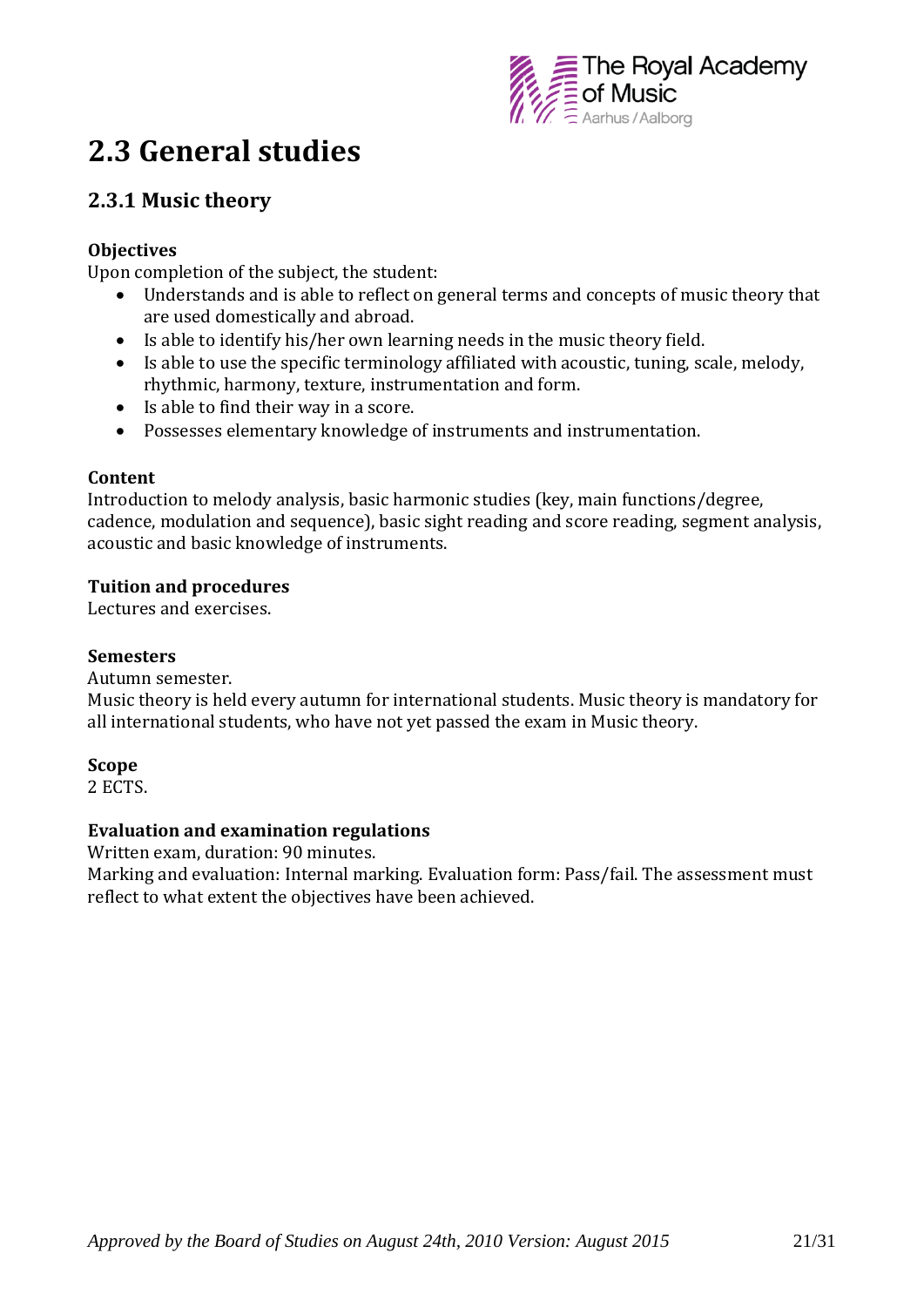

### **2.3.2 Music History and Music Analysis**

#### **Objectives**

Upon completion of the subject, the student:

- Is able to search for and acquire relevant information and theories.
- Is able to communicate music historic knowledge in writing and orally.
- Is able to acknowledge and handle music history challenges in an investigative and analytical manner in a pedagogical connection.
- Is able to identify his/her own learning needs in the fields of knowledge of music history and music analysis.

#### **Content**

Presentation of significant aesthetic and stylistic musical trends. Presentation of selected composers. Analytic presentation of selected works. Curriculum is set by the teacher and contains literature and musical works.

Music history and music analysis consist of 6 modules, each lasting one semester. The 6 modules cover the following time periods:

> Today - 1960 1960-1900 1900-1850 1850-1800 1800-1750 1750-1600

#### **Tuition and procedures**

Lectures and exercises.

#### **Semesters**

1st to 6th semester.

#### **Scope**

13 ECTS.

#### **Evaluation and examination regulations**

Exams are held at the end of each semester. Autumn semesters are completed with an oral subtest. Spring semesters are completed with a written subtest.

For the oral subtest, the student receives a set work or part of a work and will have 2 hours of preparation without aids. Duration of the oral exam: 60 minutes. Examination: 45 minutes and evaluation: 15 minutes.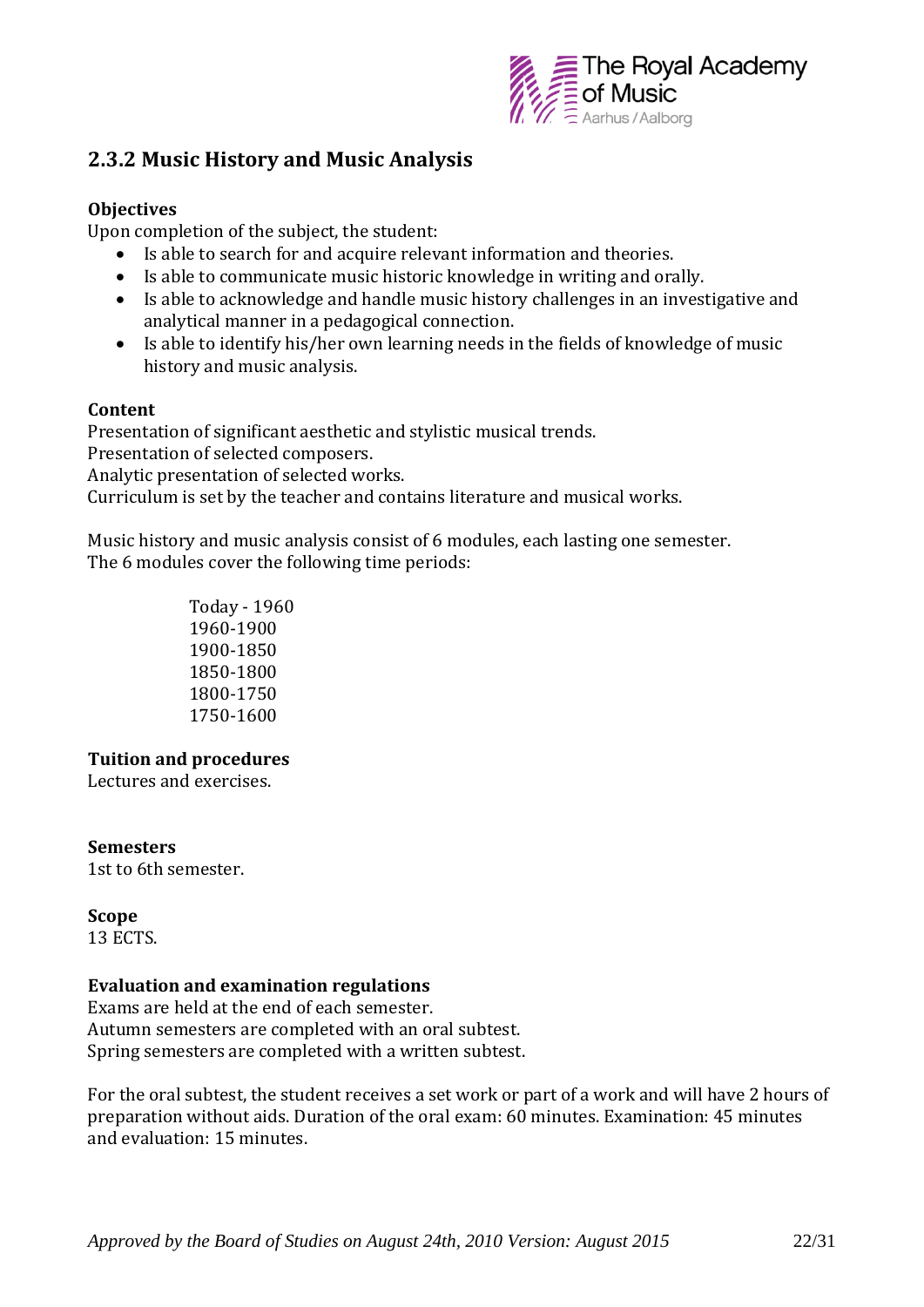

For the written subtest, the student receives a set work or part of a work and must write a paper of 5-6 pages (2400 characters with spaces per page). The student will have two weeks to complete the paper.

#### **Marking and evaluation:**

Internal marking. Evaluation form: Grade. The average grade of the six subtests will be on the diploma. The assessment must reflect to what extent the objectives have been achieved.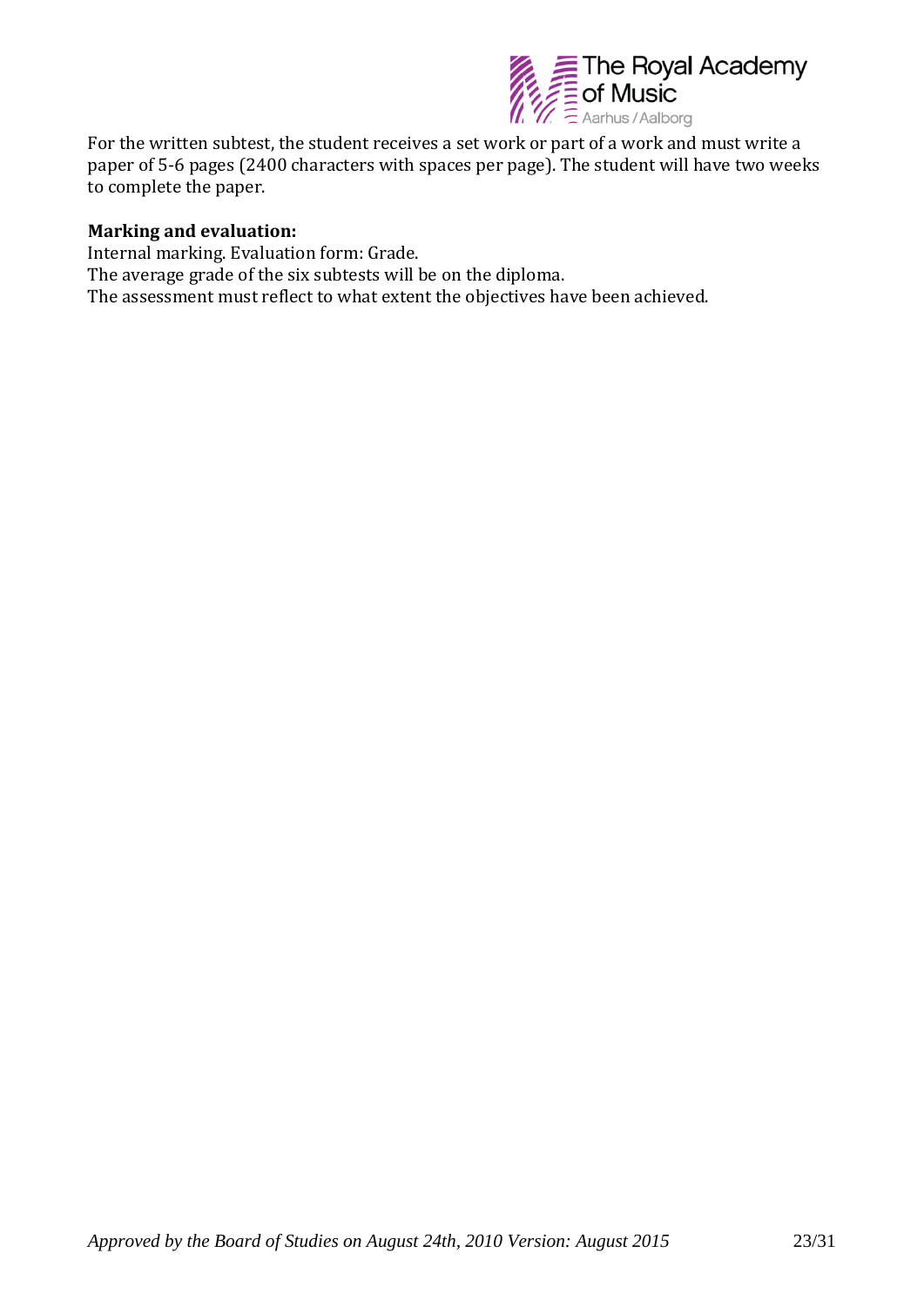

## **2.4 Pedagogics**

## **2.4.1 Choir Direction**

#### **Objectives**

Upon completion of the subject, the student:

- Is conversant with ethics and responsibilities in relation to the teaching/communication role.
- Is able to reflect on practice and choice of methods in relation to various teaching and communication situations.
- Possesses elementary tuition skills.
- Is able to organise progressive pedagogical courses.
- Is able to communicate verbally and musically with pupils and other non-specialists.
- Is able to acknowledge and handle pedagogical challenges in a creative, investigative, and analytical manner.
- Can participate independently in and oversee cooperation with pupils, other nonspecialists, and peers.
- Is able to identify his/her own learning needs and potential for artistic development in the field of pedagogics, and to prioritise and structure his/her time and work efforts in relation to organisation of teaching courses.

#### **Content**

Tuition is based on a stylistically diverse selection of vocal music from the Renaissance to the present. In addition, tuition comprises the following:

Score playing, choir voicing, intonation, and sound perception.

#### **Tuition and work formats**

Class tuition. All BMus (Church Music) students participate and act as a practice choir. 1st semester students participate in the practice choir but receive separate tuition in elementary conducting technique, preparation technique, etc. As of the 2nd semester, students may conduct the practice choir. Elementary ensemble direction knowledge is covered during an annual course and also during regular choir direction tuition where relevant.

#### **Semesters**

1st to 6th semester.

#### **Scope**

21 ECTS towards the degree.

#### **Evaluation and examination regulations**

After the 6th semester: Cantor examination *Examination content and materials:*

 With a choir, the student performs two minor choir works with several voices; one a capella and the other with obbligato instruments. At least one of the works must be liturgical. The two works must have been prepared by the student himself/herself supervised by the teacher. Two or more minor movements from the same work may be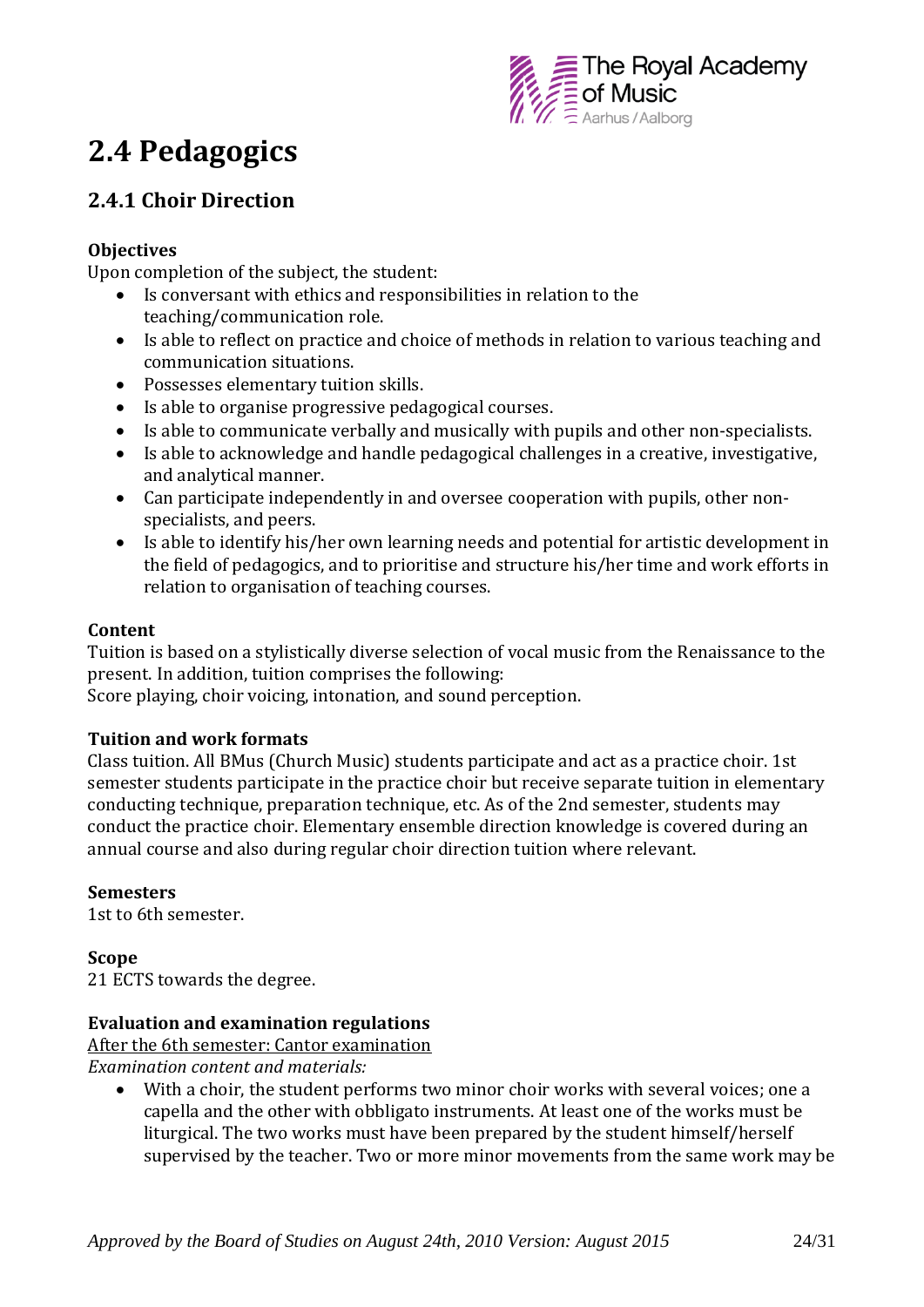

performed together a cappella as well as with instrument accompaniment as long as the total duration of the pieces does not exceed 15 minutes. Repertoire list to be handed in by April 1st.

- With the same choir, the student prepares a minor liturgical or art repertoire choir work with at least four voices. The work is chosen by the external examiner in consultation with the teacher and must be complementary and contrastive to the works prepared in advance. The work may not have been covered during classes. The student is informed of the work chosen one week prior to the examination. During the examination, the student demonstrates an independent treatment of the disciplines mentioned above.
- Interview. During a short interview immediately after the test, the student answers questions from the examiners regarding the examination performance.

#### *Examination format:*

Practical test and interview. Duration of the practical test: 25 minutes. Duration of the interview: 15 minutes. 60 minutes total including discussion.

#### *Marking and evaluation:*

External marking. Grade. The evaluation must reflect to what extent the objectives of the degree course have been achieved.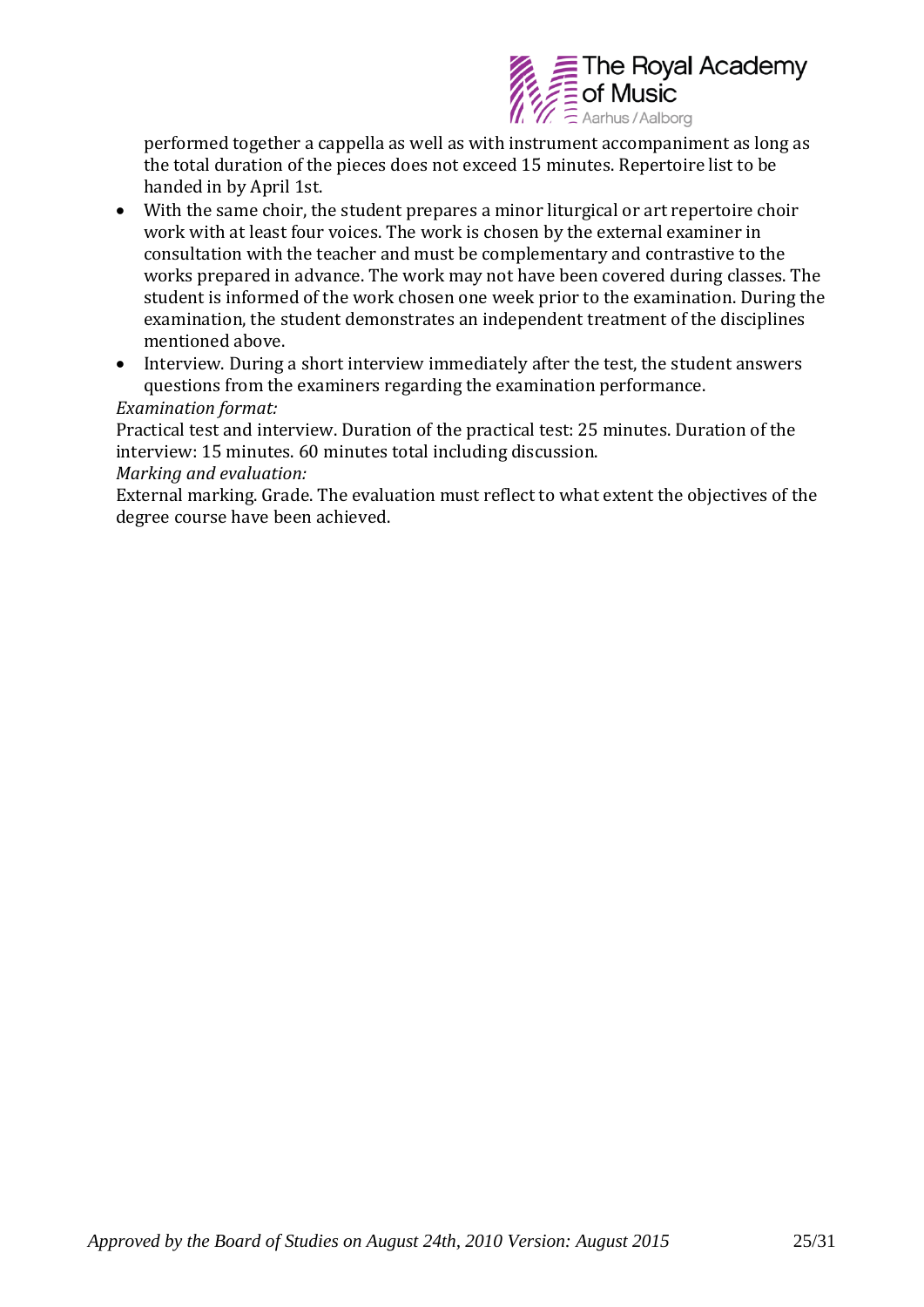

### **2.4.2 Voice Theory**

#### **Objectives**

Upon completion of the subject, the student:

- Possesses elementary factual knowledge of voice physiology and singing and speaking functions in the form of concrete awareness of his/her own voice and those of his/her pupils.
- Possesses elementary theoretical knowledge at a level facilitating serious professional communication with e.g. the main subject teacher as well as further studies of technical literature in an international context.

#### **Content**

- Anatomy and physiology of breathing as well as of the larynx and vocal tract in Danish and Latin.
- The articulation and acoustics of Danish phonetics are covered including comparison with other languages.
- Singing voice acoustics and aspects of elementary music acoustics.
- Voice hygiene, deficiencies, and disorders relating to voice use.
- Methodical auditory voice analyses.
- Ability to draw on Internet resources in the form of knowledge and relevant applications.

The anatomy curriculum is identified, and physiological points are demonstrated, using models, charts, compendia, and the student's own body.

The connection between phonetics and the student's language (Danish), dialect/sociolect etc. is established and demonstrated using computer-based voice analysis. Elements of general phonetics are used in this context.

Practical (voice) acoustics demonstrations and exercises, e.g. on the relationship between word and tone. The role of the voice in a broader communication context is explored using joint exercises.

A visit to a laryngologist comprising practical laryngoscopy of the active voice and an insight into voice disorders. Auditory analysis of pupil singing voices and song performances on CD. Homework in the form of reading and assignments is required.

Curriculum corresponds to Lone Rørbech: *Stemmebrugslære*, 5th edition 2009, Specialpædagogisk Forlag.

This is supplemented by comprehensive, updated extra material.

#### **Tuition and work formats**

Class tuition. Voice disorder tuition and voice function observation using a laryngoscope is handled using external partners.

#### **Semesters**

2nd semester.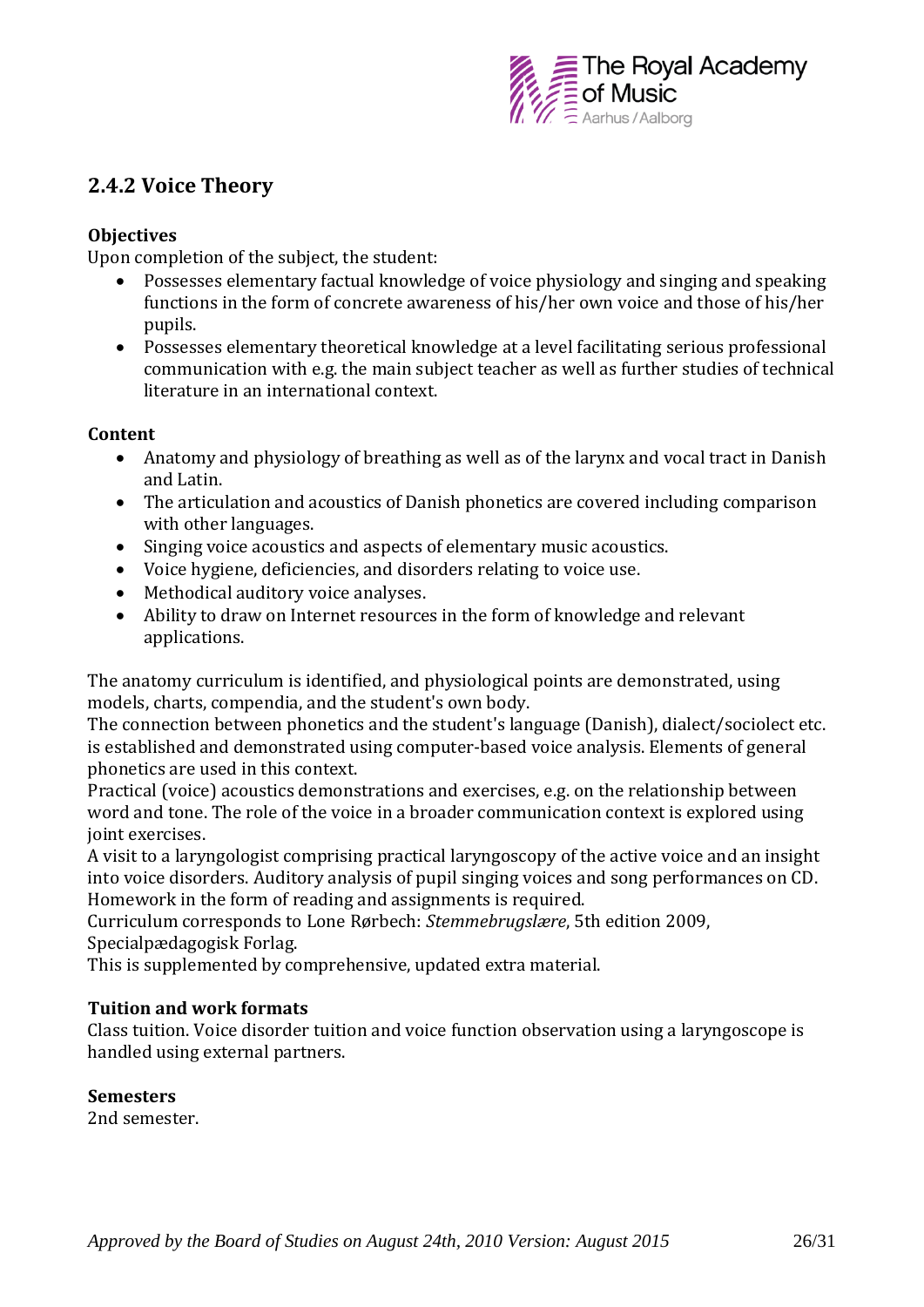

**Scope** 3 ECTS towards the degree.

#### **Evaluation and examination regulations**

After the 2nd semester: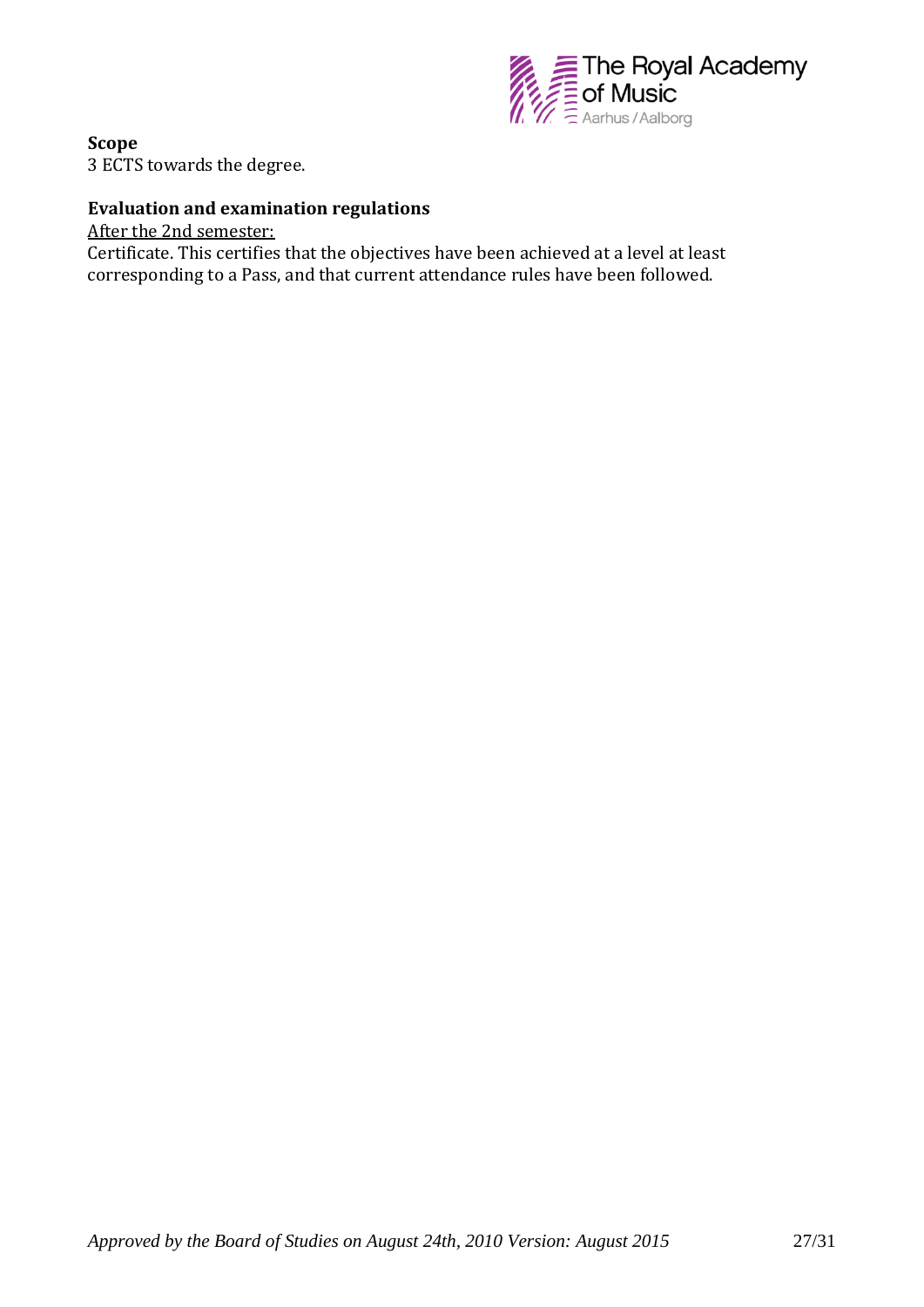

## **2.4.3 Education Theory**

#### **Objectives**

Upon completion of the subject, the student:

- Possesses an elementary knowledge of relevant pedagogical, didactic, and psychological theories, concepts, and methods.

- Is conversant with ethics and responsibilities in relation to the teaching/communication role.

- Is able to reflect on practice and choice of methods in relation to various teaching and communication situations.

- Has acquired relevant communication tools

- Is able to acknowledge and handle pedagogical challenges in a creative, investigative, and analytical manner.

- Is able to identify his/her own learning needs and potential for artistic development in the field of pedagogics.

- Is able to prioritise and structure his/her time and work efforts in relation to organisation of teaching courses.

#### **Content**

Study and discussion of selected education theories and the views of man, society, and learning they embody.

Discussion of pedagogical approaches and traditions within music.

Study and discussion of various teacher and pupil roles.

Study and discussion of theories of education and learning.

Study and discussion of communication, organisation, and leadership styles.

Study of the theoretical prerequisites for being able to plan, execute, and evaluate music teaching, including definition of goals, implementation and retention, course organisation, lesson preparation, self-evaluation, and peer evaluation (supervision).

Part of tuition is based on cases and problems from the concurrent training courses.

#### **Tuition and work formats**

Class tuition.

**Semesters** 

3rd to 4th semester.

#### **Scope**

3 ECTS towards the degree.

#### **Evaluation and examination regulations**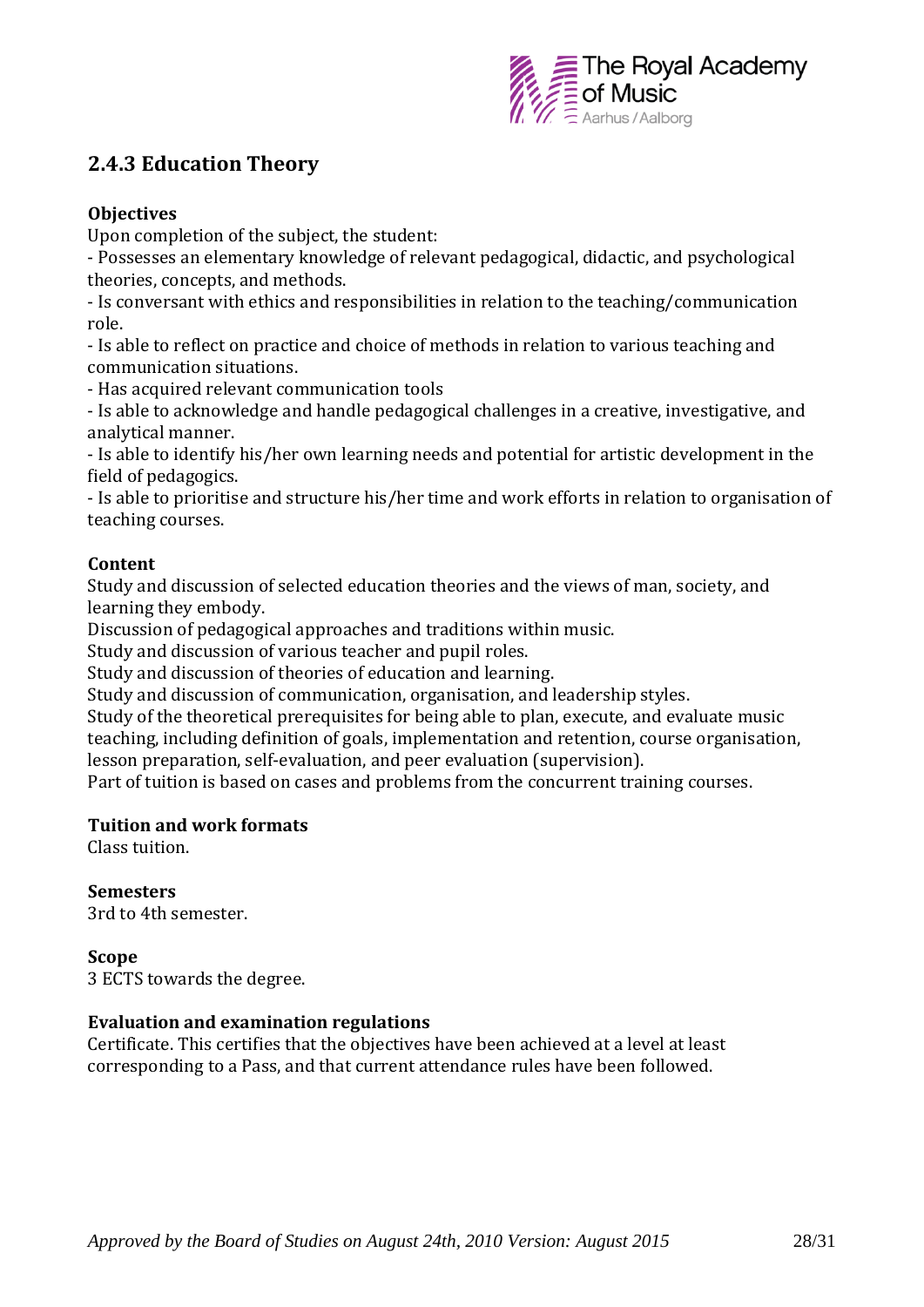

### **2.4.4 Observation Training**

#### **Objectives**

Upon completion of Observation Training, the student:

- Possesses elementary knowledge of relevant pedagogical methods relating to music.
- Possesses elementary knowledge of the music education job market.
- Is conversant with ethics and responsibilities in relation to the teaching/communication role.
- Is able to reflect on practice and choice of methods.

#### **Content**

The subject includes preparation, execution, and post-processing of observation training. Introduction to the diverse music education job market and relevant pedagogical traditions and cultures in music. Presentation on report authoring.

The training sites must reflect the diversity of the music business and include examples of workplaces relevant for the individual courses.

Conference classes are given. The training site teachers are to be included in these. The student prepares a brief, individual observation training report that is to be handed in 14 days after the training. Report scope: 3 pages.

The report forms the foundation of training post-processing.

#### **Tuition and work formats**

Class tuition.

Observation training is organised by a training coordinator in consultation with subject teachers.

#### **Semesters**

2nd semester. Observation training itself lasts one week.

#### **Scope**

3 ECTS towards the degree.

#### **Evaluation and examination regulations**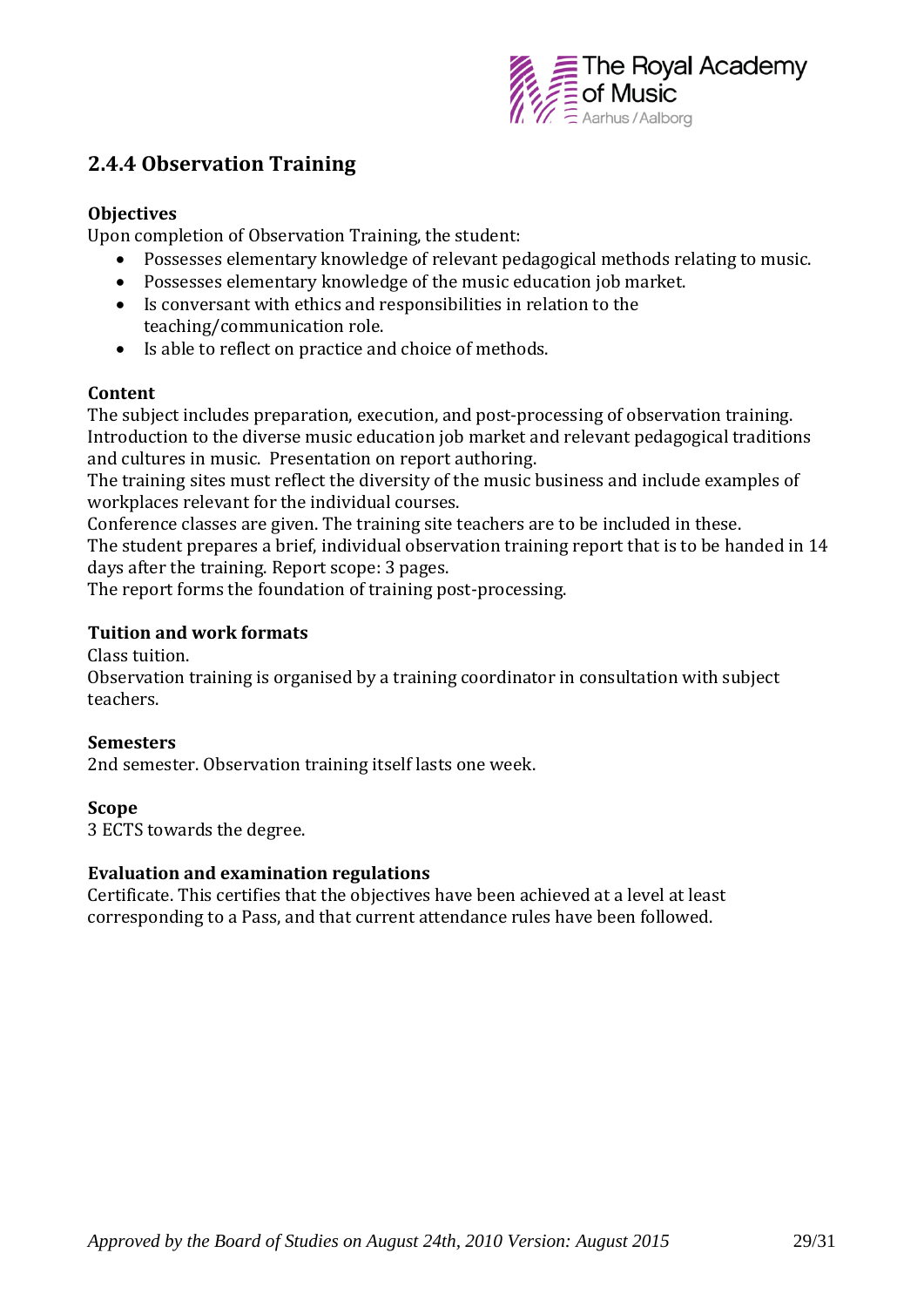

## **2.5 Bachelor project**

#### **Objective**

Upon completion of the bachelor project, the student:

- Possesses elementary knowledge of practice, methods, and theory within the chosen project area.
- Is able to reflect on his/her practice and choice of methods in relation to the project.
- Is able to use relevant methods, tools, and forms of expression in a creative, performative, and/or pedagogical context.
- Is able to identify and acquire project-relevant knowledge unassisted as well as use relevant project-related solution models.
- Is able to communicate project idea and results orally and in writing.
- Is able to work on a project basis in a creative, investigative, and analytical manner.
- Is able to find relevant cooperation partners and act professionally in vocational and/or cross-disciplinary cooperation.
- Is able to set up and adhere to a realistic schedule.

#### **Content**

The bachelor project takes one main area as its starting point but may draw on other, crossdisciplinary approaches.

The student chooses and defines his/her own project. The project must include the following elements:

a) A creative, performative, and/or pedagogical element.

b) Communication of the above.

c) A written reflection. Scope: Max. 20 pages excluding annexes.

Item a) may be in the form of a composition, concert, performance, installation, CD recording, or tuition course.

Item b) may be in the form of a lecture at the final exam which further puts into perspective the materials covered in items a) and c), or it may be a home page/portfolio created unassisted.

#### **Tuition and work formats**

Guidance in individual project work as well as study group work.

- By the middle of the 4th semester, a description of the intended bachelor project must be submitted by the student for approval by the project coordinator.
- No later than three weeks hereafter, the student receives the approved preliminary project description from the project coordinator.
- During 5th semester, project descriptions and work plans are presented in study groups (max. 8 members). The groups are created by the project coordinator and convene at least three times during the 5th semester.